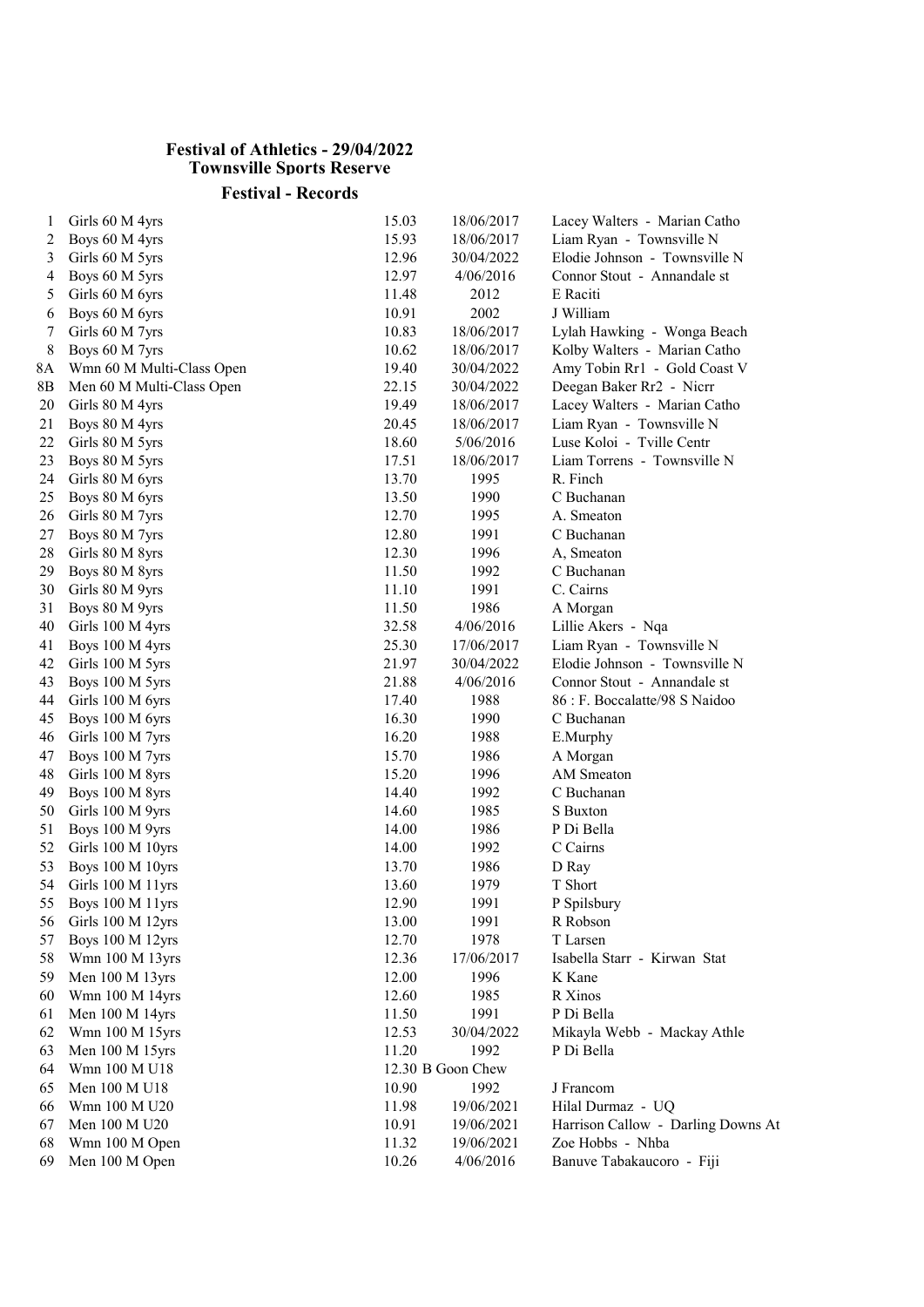| 75  | Men 100 M Multi-Class U20  | 12.38   | 4/06/2016  | Lindsey Hendy T/F20 - Tns               |
|-----|----------------------------|---------|------------|-----------------------------------------|
| 76  | Wmn 100 M Multi-Class Open | 14.36   | 4/06/2016  | Louvaro Kerwin T/F12 - Beaconsfield     |
| 77  | Men 100 M Multi-Class Open | 11.15   | 4/06/2016  | Chad Perris T13 - Athletics WA          |
| 80  | Girls 200 M 7yrs           | 33.60   | 1988       | E Murphy                                |
| 81  | Boys 200 M 7yrs            | 32.40   | 1984       | K Bennett                               |
| 82  | Girls 200 M 8yrs           | 31.30   | 1996       | A M Smeaton                             |
| 83  | Boys 200 M 8yrs            | 30.00   | 1992       | C Buchanan                              |
| 84  | Girls 200 M 9yrs           | 30.20   | 1982       | K Symington                             |
| 85  | Boys 200 M 9yrs            | 29.30   | 1993       | C Buchanan                              |
| 86  | Girls 200 M 10yrs          | 29.40   | 1996       | J Searle                                |
| 87  | Boys 200 M 10yrs           | 28.40   | 1987       | A Morgan                                |
| 88  | Girls 200 M 11yrs          | 28.10   | 1979       | T Short                                 |
| 89  | Boys 200 M 11yrs           | 27.20   | 1991       | P Spilsbury                             |
| 90  | Girls 200 M 12yrs          | 26.80   | 1991       | R Robson                                |
| 91  | <b>Boys 200 M 12yrs</b>    | 25.80   | 2002       | J Buckby                                |
| 92  | Wmn 200 M 13yrs            | 25.26   | 18/06/2017 | Isabella Starr - Kirwan Stat            |
| 93  | Men 200 M 13yrs            | 24.00   | 1996       | J Michielin                             |
| 94  | Wmn 200 M 14yrs            | 25.57   | 20/06/2021 | Lillian Hughes - Townsville N           |
| 95  | Men 200 M 14yrs            | 23.80   | 1982       | <b>B</b> Hart                           |
| 96  | Wmn 200 M 15yrs            | 25.44   | 20/06/2021 | Amber Sweeney - Townsville N            |
| 97  | Men 200 M 15yrs            | 22.70   | 1996       | J Griffiths                             |
| 98  | Wmn 200 M U18              | 25.18   | 20/06/2021 | Isabella Starr - Townsville N           |
| 99  | Men 200 M U18              | 21.90   | 1996       | W Anau                                  |
| 100 | Wmn 200 M U20              | 27.20   | 20/06/2021 | Eryn Vicary - Mulgrave Ath              |
| 101 | Men 200 M U20              | 21.97   | 20/06/2021 | Davauntay Peters - Independant          |
| 102 | Wmn 200 M Open             | 23.11   | 20/06/2021 | Riley Day - Independant                 |
| 02A | Wmn 200 M Multi-Class Open | 28.69   | 20/06/2021 | Isis Holt T35 - Qut                     |
| 103 | Men 200 M Open             | 20.91   | 2013       | N Boylett - Qeii Track Club             |
| 108 | Wmn 200 M Multi-Class U20  | 30.57   | 5/06/2016  | Louvaro Kerwin T/F12 - Beaconsfield     |
| 109 | Men 200 M Multi-Class U20  | 28.69   | 18/06/2017 | Brennan Baird T38 - Ryan Catholi        |
| 111 | Men 200 M Multi-Class Open | 24.56   | 5/06/2016  | Lindsey Hendy T/F20 - Tns               |
| 120 | Girls 400 M 10yrs          | 1:07.02 | 1996       | N Burry                                 |
| 121 | Boys 400 M 10yrs           | 1:04.60 | 1988       | T Brennan                               |
| 122 | Girls 400 M 11yrs          | 1:04.60 | 1979       | T Short                                 |
| 123 | Boys 400 M 11yrs           | 1:00.40 | 1992       | J Barnett                               |
| 124 | Girls 400 M 12yrs          | 1:02.00 | 17/06/2017 | Madeline Mathews - Townsville G         |
| 125 | <b>Boys 400 M 12yrs</b>    | 1:00.40 | 1992       | J Barnett                               |
|     | 126 Wmn 400 M 13yrs        | 59.51   | 17/06/2017 | Isabella Starr - Kirwan Stat            |
| 127 | Men 400 M 13yrs            | 56.40   | 1991       | S Madeo                                 |
| 128 | Wmn 400 M 14yrs            | 1:00.00 | 1994       | C Rehbein                               |
| 129 | Men 400 M 14yrs            | 53.70   | 1983       | C McLaughlan                            |
| 130 | Wmn 400 M 15yrs            | 58.16   | 2002       | N Burry                                 |
| 131 | Men 400 M 15yrs            | 51.10   | 1996       | J Griffiths                             |
| 132 | Wmn 400 M U18              | 59.09   | 2018       | E Mitchell                              |
| 133 | Men 400 M U18              | 50.32   | 2007       | J AhWong                                |
| 134 | Wmn 400 M Run U20          | 1:04.70 | 2007       | C Boustead                              |
| 135 | Men 400 M U20              | 49.15   | 17/06/2016 | Ephraim Lerkin - Png                    |
| 136 | Wmn 400 M Open             | 52.62   | 19/06/2021 | Bendere Oboya - Australia Green         |
| 137 | Men 400 M Open             | 45.72   | 3/06/2016  | Steven Solomon - Randwick Bot           |
| 142 | Wmn 400 M Multi-Class Open | 1:19.80 | 17/06/2017 | Kodie Mewett Brabon Tf01 - Townsville N |
| 145 | Men 400 M Multi-Class Open | 1:07.58 | 17/06/2017 | Brennan Baird T38 - Ryan Catholi        |
| 150 | Girls 800 M Run 8yrs       | 3:07.22 | 2011       | L Nugent                                |
| 151 | Boys 800 M Run 8yrs        | 3:00.53 | 2013       | <b>B</b> Coutts                         |
| 152 | Girls 800 M Run 9yrs       | 2:48.40 | 1999       | A Lucas                                 |
| 153 | Boys 800 M Run 9yrs        | 2:44.80 | 1999       | A Lyons                                 |
| 154 | Girls 800 M Run 10yrs      | 2:39.30 | 2001       | K Cox                                   |
| 155 | Boys 800 M Run 10yrs       | 2:31.10 | 1987       | K Woolf                                 |
| 156 | Girls 800 M Run 11yrs      | 2:30.70 | 1992       | K Donohue                               |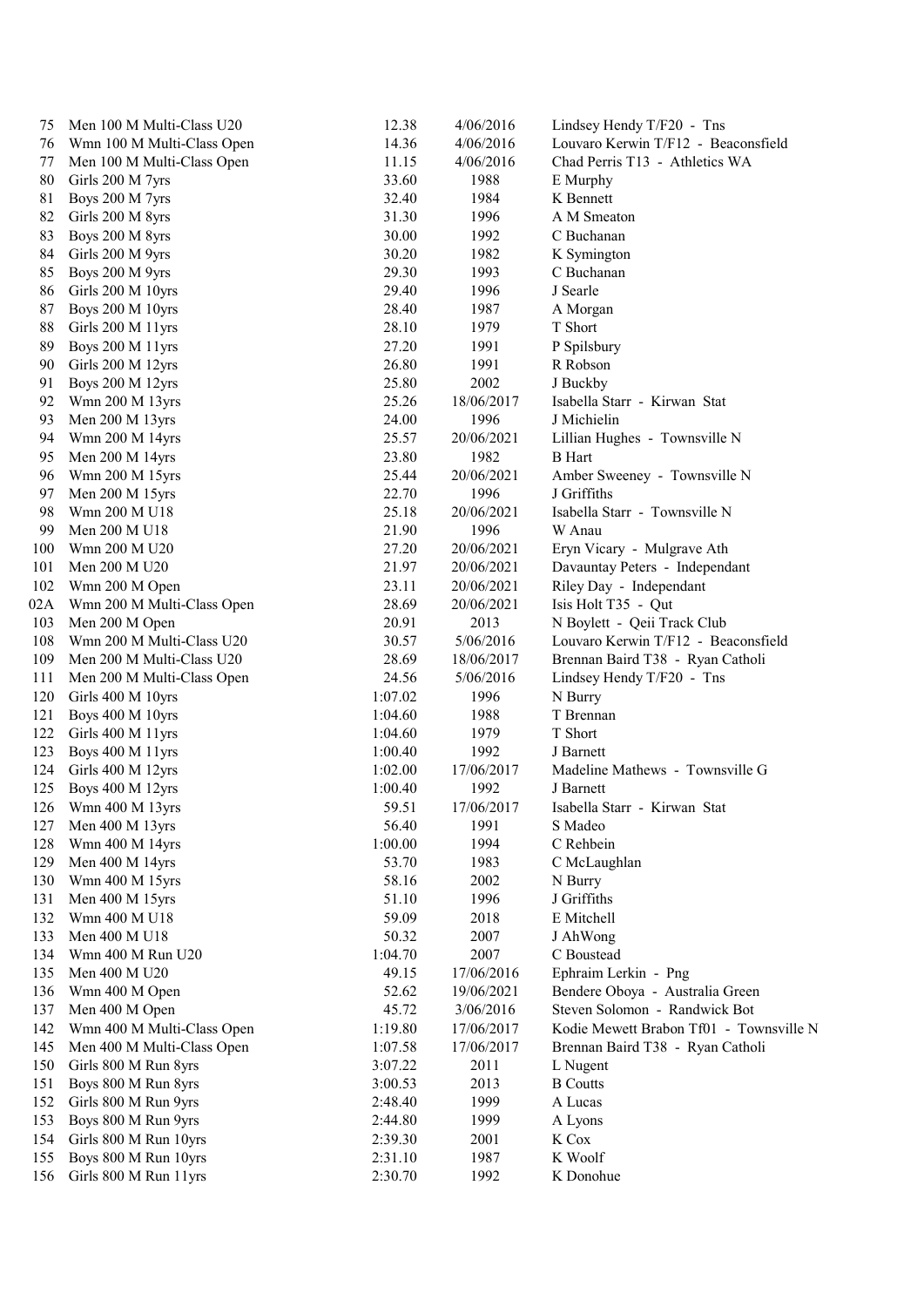| Boys 800 M Run 11yrs         | 2:18.40                                                                                                                                                                                                                                                                                                                                                                                                                                                                                                                                                                                                                                                                                                                                                                                                                                                                                                                                                                                                                                                           | 1988                                                                                                                                                                                                                                                                                                                                                                                                                                       | K Woolf                                                                                                                                                                                                                                                                                                                                                                                                              |
|------------------------------|-------------------------------------------------------------------------------------------------------------------------------------------------------------------------------------------------------------------------------------------------------------------------------------------------------------------------------------------------------------------------------------------------------------------------------------------------------------------------------------------------------------------------------------------------------------------------------------------------------------------------------------------------------------------------------------------------------------------------------------------------------------------------------------------------------------------------------------------------------------------------------------------------------------------------------------------------------------------------------------------------------------------------------------------------------------------|--------------------------------------------------------------------------------------------------------------------------------------------------------------------------------------------------------------------------------------------------------------------------------------------------------------------------------------------------------------------------------------------------------------------------------------------|----------------------------------------------------------------------------------------------------------------------------------------------------------------------------------------------------------------------------------------------------------------------------------------------------------------------------------------------------------------------------------------------------------------------|
| Girls 800 M Run 12yrs        | 2:27.50                                                                                                                                                                                                                                                                                                                                                                                                                                                                                                                                                                                                                                                                                                                                                                                                                                                                                                                                                                                                                                                           | 1986                                                                                                                                                                                                                                                                                                                                                                                                                                       | M Minehane                                                                                                                                                                                                                                                                                                                                                                                                           |
| Boys 800 M Run 12yrs         | 2:17.50                                                                                                                                                                                                                                                                                                                                                                                                                                                                                                                                                                                                                                                                                                                                                                                                                                                                                                                                                                                                                                                           | 1992                                                                                                                                                                                                                                                                                                                                                                                                                                       | J Barnett                                                                                                                                                                                                                                                                                                                                                                                                            |
|                              | 2:28.90                                                                                                                                                                                                                                                                                                                                                                                                                                                                                                                                                                                                                                                                                                                                                                                                                                                                                                                                                                                                                                                           | 1993                                                                                                                                                                                                                                                                                                                                                                                                                                       | S Mussig                                                                                                                                                                                                                                                                                                                                                                                                             |
|                              | 2:10.80                                                                                                                                                                                                                                                                                                                                                                                                                                                                                                                                                                                                                                                                                                                                                                                                                                                                                                                                                                                                                                                           | 1993                                                                                                                                                                                                                                                                                                                                                                                                                                       | J Barnett                                                                                                                                                                                                                                                                                                                                                                                                            |
|                              | 2:19.76                                                                                                                                                                                                                                                                                                                                                                                                                                                                                                                                                                                                                                                                                                                                                                                                                                                                                                                                                                                                                                                           | 2004                                                                                                                                                                                                                                                                                                                                                                                                                                       | J Merry                                                                                                                                                                                                                                                                                                                                                                                                              |
|                              |                                                                                                                                                                                                                                                                                                                                                                                                                                                                                                                                                                                                                                                                                                                                                                                                                                                                                                                                                                                                                                                                   |                                                                                                                                                                                                                                                                                                                                                                                                                                            | M Davis                                                                                                                                                                                                                                                                                                                                                                                                              |
|                              |                                                                                                                                                                                                                                                                                                                                                                                                                                                                                                                                                                                                                                                                                                                                                                                                                                                                                                                                                                                                                                                                   |                                                                                                                                                                                                                                                                                                                                                                                                                                            | Piper Devine - Cairns Athle                                                                                                                                                                                                                                                                                                                                                                                          |
|                              |                                                                                                                                                                                                                                                                                                                                                                                                                                                                                                                                                                                                                                                                                                                                                                                                                                                                                                                                                                                                                                                                   |                                                                                                                                                                                                                                                                                                                                                                                                                                            | M McKean                                                                                                                                                                                                                                                                                                                                                                                                             |
|                              |                                                                                                                                                                                                                                                                                                                                                                                                                                                                                                                                                                                                                                                                                                                                                                                                                                                                                                                                                                                                                                                                   |                                                                                                                                                                                                                                                                                                                                                                                                                                            | Eliarna Mitchell - Bshs                                                                                                                                                                                                                                                                                                                                                                                              |
|                              |                                                                                                                                                                                                                                                                                                                                                                                                                                                                                                                                                                                                                                                                                                                                                                                                                                                                                                                                                                                                                                                                   |                                                                                                                                                                                                                                                                                                                                                                                                                                            | M McKean                                                                                                                                                                                                                                                                                                                                                                                                             |
|                              |                                                                                                                                                                                                                                                                                                                                                                                                                                                                                                                                                                                                                                                                                                                                                                                                                                                                                                                                                                                                                                                                   |                                                                                                                                                                                                                                                                                                                                                                                                                                            | C Boustead                                                                                                                                                                                                                                                                                                                                                                                                           |
|                              |                                                                                                                                                                                                                                                                                                                                                                                                                                                                                                                                                                                                                                                                                                                                                                                                                                                                                                                                                                                                                                                                   |                                                                                                                                                                                                                                                                                                                                                                                                                                            | <b>B</b> James                                                                                                                                                                                                                                                                                                                                                                                                       |
|                              |                                                                                                                                                                                                                                                                                                                                                                                                                                                                                                                                                                                                                                                                                                                                                                                                                                                                                                                                                                                                                                                                   |                                                                                                                                                                                                                                                                                                                                                                                                                                            | Anneliese Rubie - Sydney Unive                                                                                                                                                                                                                                                                                                                                                                                       |
|                              |                                                                                                                                                                                                                                                                                                                                                                                                                                                                                                                                                                                                                                                                                                                                                                                                                                                                                                                                                                                                                                                                   |                                                                                                                                                                                                                                                                                                                                                                                                                                            | Joseph Deng - Aus                                                                                                                                                                                                                                                                                                                                                                                                    |
|                              |                                                                                                                                                                                                                                                                                                                                                                                                                                                                                                                                                                                                                                                                                                                                                                                                                                                                                                                                                                                                                                                                   |                                                                                                                                                                                                                                                                                                                                                                                                                                            | Baley Woolf - Ross River A                                                                                                                                                                                                                                                                                                                                                                                           |
|                              |                                                                                                                                                                                                                                                                                                                                                                                                                                                                                                                                                                                                                                                                                                                                                                                                                                                                                                                                                                                                                                                                   |                                                                                                                                                                                                                                                                                                                                                                                                                                            | A Hill                                                                                                                                                                                                                                                                                                                                                                                                               |
|                              |                                                                                                                                                                                                                                                                                                                                                                                                                                                                                                                                                                                                                                                                                                                                                                                                                                                                                                                                                                                                                                                                   |                                                                                                                                                                                                                                                                                                                                                                                                                                            | R Dinsmore                                                                                                                                                                                                                                                                                                                                                                                                           |
|                              |                                                                                                                                                                                                                                                                                                                                                                                                                                                                                                                                                                                                                                                                                                                                                                                                                                                                                                                                                                                                                                                                   |                                                                                                                                                                                                                                                                                                                                                                                                                                            |                                                                                                                                                                                                                                                                                                                                                                                                                      |
|                              |                                                                                                                                                                                                                                                                                                                                                                                                                                                                                                                                                                                                                                                                                                                                                                                                                                                                                                                                                                                                                                                                   |                                                                                                                                                                                                                                                                                                                                                                                                                                            | Riley Simpson - Townsville N                                                                                                                                                                                                                                                                                                                                                                                         |
|                              |                                                                                                                                                                                                                                                                                                                                                                                                                                                                                                                                                                                                                                                                                                                                                                                                                                                                                                                                                                                                                                                                   |                                                                                                                                                                                                                                                                                                                                                                                                                                            | R Dinsmore                                                                                                                                                                                                                                                                                                                                                                                                           |
|                              |                                                                                                                                                                                                                                                                                                                                                                                                                                                                                                                                                                                                                                                                                                                                                                                                                                                                                                                                                                                                                                                                   |                                                                                                                                                                                                                                                                                                                                                                                                                                            | K Woolf                                                                                                                                                                                                                                                                                                                                                                                                              |
|                              |                                                                                                                                                                                                                                                                                                                                                                                                                                                                                                                                                                                                                                                                                                                                                                                                                                                                                                                                                                                                                                                                   |                                                                                                                                                                                                                                                                                                                                                                                                                                            | R Dinsmore                                                                                                                                                                                                                                                                                                                                                                                                           |
|                              |                                                                                                                                                                                                                                                                                                                                                                                                                                                                                                                                                                                                                                                                                                                                                                                                                                                                                                                                                                                                                                                                   |                                                                                                                                                                                                                                                                                                                                                                                                                                            | J Barnett                                                                                                                                                                                                                                                                                                                                                                                                            |
|                              |                                                                                                                                                                                                                                                                                                                                                                                                                                                                                                                                                                                                                                                                                                                                                                                                                                                                                                                                                                                                                                                                   |                                                                                                                                                                                                                                                                                                                                                                                                                                            | R Dinsmore                                                                                                                                                                                                                                                                                                                                                                                                           |
|                              |                                                                                                                                                                                                                                                                                                                                                                                                                                                                                                                                                                                                                                                                                                                                                                                                                                                                                                                                                                                                                                                                   |                                                                                                                                                                                                                                                                                                                                                                                                                                            | K Woolf                                                                                                                                                                                                                                                                                                                                                                                                              |
|                              |                                                                                                                                                                                                                                                                                                                                                                                                                                                                                                                                                                                                                                                                                                                                                                                                                                                                                                                                                                                                                                                                   |                                                                                                                                                                                                                                                                                                                                                                                                                                            | <b>S</b> Roberts                                                                                                                                                                                                                                                                                                                                                                                                     |
|                              |                                                                                                                                                                                                                                                                                                                                                                                                                                                                                                                                                                                                                                                                                                                                                                                                                                                                                                                                                                                                                                                                   |                                                                                                                                                                                                                                                                                                                                                                                                                                            | A Darby                                                                                                                                                                                                                                                                                                                                                                                                              |
| Wmn 1500 M Run U18           | 4:23.27                                                                                                                                                                                                                                                                                                                                                                                                                                                                                                                                                                                                                                                                                                                                                                                                                                                                                                                                                                                                                                                           |                                                                                                                                                                                                                                                                                                                                                                                                                                            | R Dinsmore                                                                                                                                                                                                                                                                                                                                                                                                           |
| Men 1500 M Run U18           | 4:29.25                                                                                                                                                                                                                                                                                                                                                                                                                                                                                                                                                                                                                                                                                                                                                                                                                                                                                                                                                                                                                                                           |                                                                                                                                                                                                                                                                                                                                                                                                                                            | Oliver Rule - Mackay Athle                                                                                                                                                                                                                                                                                                                                                                                           |
| Wmn 1500 M Run U20           | 5:20.83                                                                                                                                                                                                                                                                                                                                                                                                                                                                                                                                                                                                                                                                                                                                                                                                                                                                                                                                                                                                                                                           | 5/06/2016                                                                                                                                                                                                                                                                                                                                                                                                                                  | Hannah Murphy - University o                                                                                                                                                                                                                                                                                                                                                                                         |
| Men 1500 M Run U20           | 4:10.49                                                                                                                                                                                                                                                                                                                                                                                                                                                                                                                                                                                                                                                                                                                                                                                                                                                                                                                                                                                                                                                           | 2013                                                                                                                                                                                                                                                                                                                                                                                                                                       | <b>B</b> James                                                                                                                                                                                                                                                                                                                                                                                                       |
| Wmn 1500 M Run Open          | 4:12.00                                                                                                                                                                                                                                                                                                                                                                                                                                                                                                                                                                                                                                                                                                                                                                                                                                                                                                                                                                                                                                                           | 19/06/2021                                                                                                                                                                                                                                                                                                                                                                                                                                 | Abbey Caldwell - Doncaster Athlet                                                                                                                                                                                                                                                                                                                                                                                    |
| Men 1500 M Run Open          | 3:47.61                                                                                                                                                                                                                                                                                                                                                                                                                                                                                                                                                                                                                                                                                                                                                                                                                                                                                                                                                                                                                                                           | 2018                                                                                                                                                                                                                                                                                                                                                                                                                                       | C Davies                                                                                                                                                                                                                                                                                                                                                                                                             |
|                              | 11:30.75                                                                                                                                                                                                                                                                                                                                                                                                                                                                                                                                                                                                                                                                                                                                                                                                                                                                                                                                                                                                                                                          | 2018                                                                                                                                                                                                                                                                                                                                                                                                                                       | S Woodham - St Pats                                                                                                                                                                                                                                                                                                                                                                                                  |
|                              | 10:58.02                                                                                                                                                                                                                                                                                                                                                                                                                                                                                                                                                                                                                                                                                                                                                                                                                                                                                                                                                                                                                                                          | 17/06/2017                                                                                                                                                                                                                                                                                                                                                                                                                                 | Ethen Staunton - Cathedral Co                                                                                                                                                                                                                                                                                                                                                                                        |
|                              |                                                                                                                                                                                                                                                                                                                                                                                                                                                                                                                                                                                                                                                                                                                                                                                                                                                                                                                                                                                                                                                                   |                                                                                                                                                                                                                                                                                                                                                                                                                                            | Lauren Nugent - St. Margaret                                                                                                                                                                                                                                                                                                                                                                                         |
|                              |                                                                                                                                                                                                                                                                                                                                                                                                                                                                                                                                                                                                                                                                                                                                                                                                                                                                                                                                                                                                                                                                   |                                                                                                                                                                                                                                                                                                                                                                                                                                            | Arthur Smart - Kshs                                                                                                                                                                                                                                                                                                                                                                                                  |
|                              |                                                                                                                                                                                                                                                                                                                                                                                                                                                                                                                                                                                                                                                                                                                                                                                                                                                                                                                                                                                                                                                                   |                                                                                                                                                                                                                                                                                                                                                                                                                                            | S Short - Bow                                                                                                                                                                                                                                                                                                                                                                                                        |
|                              |                                                                                                                                                                                                                                                                                                                                                                                                                                                                                                                                                                                                                                                                                                                                                                                                                                                                                                                                                                                                                                                                   |                                                                                                                                                                                                                                                                                                                                                                                                                                            | Toby Rule - Mackay Athle                                                                                                                                                                                                                                                                                                                                                                                             |
|                              |                                                                                                                                                                                                                                                                                                                                                                                                                                                                                                                                                                                                                                                                                                                                                                                                                                                                                                                                                                                                                                                                   |                                                                                                                                                                                                                                                                                                                                                                                                                                            | Ava Krause - Cairns Athle                                                                                                                                                                                                                                                                                                                                                                                            |
|                              |                                                                                                                                                                                                                                                                                                                                                                                                                                                                                                                                                                                                                                                                                                                                                                                                                                                                                                                                                                                                                                                                   |                                                                                                                                                                                                                                                                                                                                                                                                                                            | Toby Rule - Mackay Athle                                                                                                                                                                                                                                                                                                                                                                                             |
|                              |                                                                                                                                                                                                                                                                                                                                                                                                                                                                                                                                                                                                                                                                                                                                                                                                                                                                                                                                                                                                                                                                   |                                                                                                                                                                                                                                                                                                                                                                                                                                            | Shirley Alcock - Townsville G                                                                                                                                                                                                                                                                                                                                                                                        |
|                              |                                                                                                                                                                                                                                                                                                                                                                                                                                                                                                                                                                                                                                                                                                                                                                                                                                                                                                                                                                                                                                                                   |                                                                                                                                                                                                                                                                                                                                                                                                                                            | Oliver Rule - Mackay Athle                                                                                                                                                                                                                                                                                                                                                                                           |
|                              |                                                                                                                                                                                                                                                                                                                                                                                                                                                                                                                                                                                                                                                                                                                                                                                                                                                                                                                                                                                                                                                                   |                                                                                                                                                                                                                                                                                                                                                                                                                                            | Annabel McDermott - Aus                                                                                                                                                                                                                                                                                                                                                                                              |
|                              |                                                                                                                                                                                                                                                                                                                                                                                                                                                                                                                                                                                                                                                                                                                                                                                                                                                                                                                                                                                                                                                                   |                                                                                                                                                                                                                                                                                                                                                                                                                                            |                                                                                                                                                                                                                                                                                                                                                                                                                      |
|                              |                                                                                                                                                                                                                                                                                                                                                                                                                                                                                                                                                                                                                                                                                                                                                                                                                                                                                                                                                                                                                                                                   |                                                                                                                                                                                                                                                                                                                                                                                                                                            | Justin Rule - Mackay Athle                                                                                                                                                                                                                                                                                                                                                                                           |
|                              |                                                                                                                                                                                                                                                                                                                                                                                                                                                                                                                                                                                                                                                                                                                                                                                                                                                                                                                                                                                                                                                                   |                                                                                                                                                                                                                                                                                                                                                                                                                                            |                                                                                                                                                                                                                                                                                                                                                                                                                      |
|                              |                                                                                                                                                                                                                                                                                                                                                                                                                                                                                                                                                                                                                                                                                                                                                                                                                                                                                                                                                                                                                                                                   |                                                                                                                                                                                                                                                                                                                                                                                                                                            | Daniel Plumbe - Mossman Stat                                                                                                                                                                                                                                                                                                                                                                                         |
|                              |                                                                                                                                                                                                                                                                                                                                                                                                                                                                                                                                                                                                                                                                                                                                                                                                                                                                                                                                                                                                                                                                   |                                                                                                                                                                                                                                                                                                                                                                                                                                            | Audrey Hall - Sydney Unive                                                                                                                                                                                                                                                                                                                                                                                           |
|                              |                                                                                                                                                                                                                                                                                                                                                                                                                                                                                                                                                                                                                                                                                                                                                                                                                                                                                                                                                                                                                                                                   |                                                                                                                                                                                                                                                                                                                                                                                                                                            | Jaryd Clifford T12 - Dva                                                                                                                                                                                                                                                                                                                                                                                             |
|                              |                                                                                                                                                                                                                                                                                                                                                                                                                                                                                                                                                                                                                                                                                                                                                                                                                                                                                                                                                                                                                                                                   |                                                                                                                                                                                                                                                                                                                                                                                                                                            | C Parenti                                                                                                                                                                                                                                                                                                                                                                                                            |
|                              |                                                                                                                                                                                                                                                                                                                                                                                                                                                                                                                                                                                                                                                                                                                                                                                                                                                                                                                                                                                                                                                                   |                                                                                                                                                                                                                                                                                                                                                                                                                                            | L Linden                                                                                                                                                                                                                                                                                                                                                                                                             |
|                              |                                                                                                                                                                                                                                                                                                                                                                                                                                                                                                                                                                                                                                                                                                                                                                                                                                                                                                                                                                                                                                                                   |                                                                                                                                                                                                                                                                                                                                                                                                                                            | M Chopping                                                                                                                                                                                                                                                                                                                                                                                                           |
| Boys 1500 M Race Walk 11yrs  | 10:03.61                                                                                                                                                                                                                                                                                                                                                                                                                                                                                                                                                                                                                                                                                                                                                                                                                                                                                                                                                                                                                                                          | 18/06/2017                                                                                                                                                                                                                                                                                                                                                                                                                                 | Nathan Stevens - Kelso State                                                                                                                                                                                                                                                                                                                                                                                         |
| Girls 1500 M Race Walk 12yrs | 10:17.20                                                                                                                                                                                                                                                                                                                                                                                                                                                                                                                                                                                                                                                                                                                                                                                                                                                                                                                                                                                                                                                          | 3/06/2016                                                                                                                                                                                                                                                                                                                                                                                                                                  | Rilley de Rooy - Pimlico Shs                                                                                                                                                                                                                                                                                                                                                                                         |
| Boys 1500 M Race Walk 12yrs  | 9:46.34                                                                                                                                                                                                                                                                                                                                                                                                                                                                                                                                                                                                                                                                                                                                                                                                                                                                                                                                                                                                                                                           | 2018                                                                                                                                                                                                                                                                                                                                                                                                                                       | N Stevens                                                                                                                                                                                                                                                                                                                                                                                                            |
| Wmn 1500 M Race Walk 13yrs   | 10:05.92                                                                                                                                                                                                                                                                                                                                                                                                                                                                                                                                                                                                                                                                                                                                                                                                                                                                                                                                                                                                                                                          | 18/06/2017                                                                                                                                                                                                                                                                                                                                                                                                                                 | Riley DE Rooy - Pimlico Stat                                                                                                                                                                                                                                                                                                                                                                                         |
| Wmn 3000 M Race Walk 14yrs   | 19:01.07                                                                                                                                                                                                                                                                                                                                                                                                                                                                                                                                                                                                                                                                                                                                                                                                                                                                                                                                                                                                                                                          | 2018                                                                                                                                                                                                                                                                                                                                                                                                                                       | M Chopping                                                                                                                                                                                                                                                                                                                                                                                                           |
| Wmn 3000 M Race Walk 15yrs   | 19:14.89                                                                                                                                                                                                                                                                                                                                                                                                                                                                                                                                                                                                                                                                                                                                                                                                                                                                                                                                                                                                                                                          | 2018                                                                                                                                                                                                                                                                                                                                                                                                                                       | T Graham                                                                                                                                                                                                                                                                                                                                                                                                             |
|                              | Wmn 800 M Run 13yrs<br>Men 800 M Run 13yrs<br>Wmn 800 M Run 14yrs<br>Men 800 M Run 14yrs<br>Wmn 800 M Run 15yrs<br>Men 800 M Run 15yrs<br>Wmn 800 M Run U18<br>Men 800 M Run U18<br>Wmn 800 M Run U20<br>Men 800 M Run U20<br>Wmn 800 M Run Open<br>Men 800 M Run Open<br>Girls 1500 M Run 10yrs<br>Boys 1500 M Run 10yrs<br>Girls 1500 M Run 11yrs<br>Boys 1500 M Run 11yrs<br>Girls 1500 M Run 12yrs<br>Boys 1500 M Run 12yrs<br>Wmn 1500 M Run 13yrs<br>Men 1500 M Run 13yrs<br>Wmn 1500 M Run 14yrs<br>Men 1500 M Run 14yrs<br>Wmn 1500 M Run 15yrs<br>Men 1500 M Run 15yrs<br>Girls 3000 M Run 12yrs<br>Boys 3000 M Run 12yrs<br>Wmn 3000 M Run 13yrs<br>Men 3000 M Run 13yrs<br>Wmn 3000 M Run 14yrs<br>Men 3000 M Run 14yrs<br>Wmn 3000 M Run 15yrs<br>Men 3000 M Run 15yrs<br>Wmn 3000 M Run U18<br>Men 3000 M Run U18<br>Wmn 3000 M Run U20<br>Men 3000 M Run U20<br>Wmn 5000 M Run U20<br>Men 5000 M Run U20<br>Wmn 5000 M Run Open<br>Men 5000 M Run Open<br>Girls 800 M Race Walk 10yrs<br>Boys 800 M Race Walk 10yrs<br>Girls 1500 M Race Walk 11yrs | 2:08.80<br>2:17.86<br>2:03.05<br>2:20.26<br>1:58.90<br>2:34.63<br>2:02.09<br>2:02.81<br>1:50.00<br>5:41.57<br>5:19.20<br>5:07.11<br>4:56.51<br>5:05.10<br>4:42.70<br>5:06.60<br>4:37.90<br>4:56.90<br>4:24.60<br>4:54.80<br>4:20.70<br>11:21.49<br>11:29.68<br>13:26.41<br>10:14.94<br>11:54.64<br>9:50.54<br>11:07.76<br>10:08.74<br>9:43.05<br>11:37.61<br>17:57.98<br>17:57.98<br>17:36.63<br>14:04.88<br>5:22.49<br>5:21.51<br>9:56.84 | 1997<br>1/05/2022<br>1988<br>2018<br>1990<br>2007<br>2013<br>17/06/2017<br>4/06/2016<br>18/06/2017<br>2001<br>1996<br>30/04/2022<br>1997<br>1989<br>1998<br>1993<br>1999<br>1991<br>1992<br>1988<br>2002<br>19/06/2021<br>5/06/2016<br>2018<br>2018<br>20/06/2021<br>1/05/2022<br>1/05/2022<br>17/06/2017<br>20/06/2021<br>5/06/2016<br>20/06/2021<br>17/06/2017<br>17/06/2017<br>20/06/2021<br>2018<br>2018<br>2018 |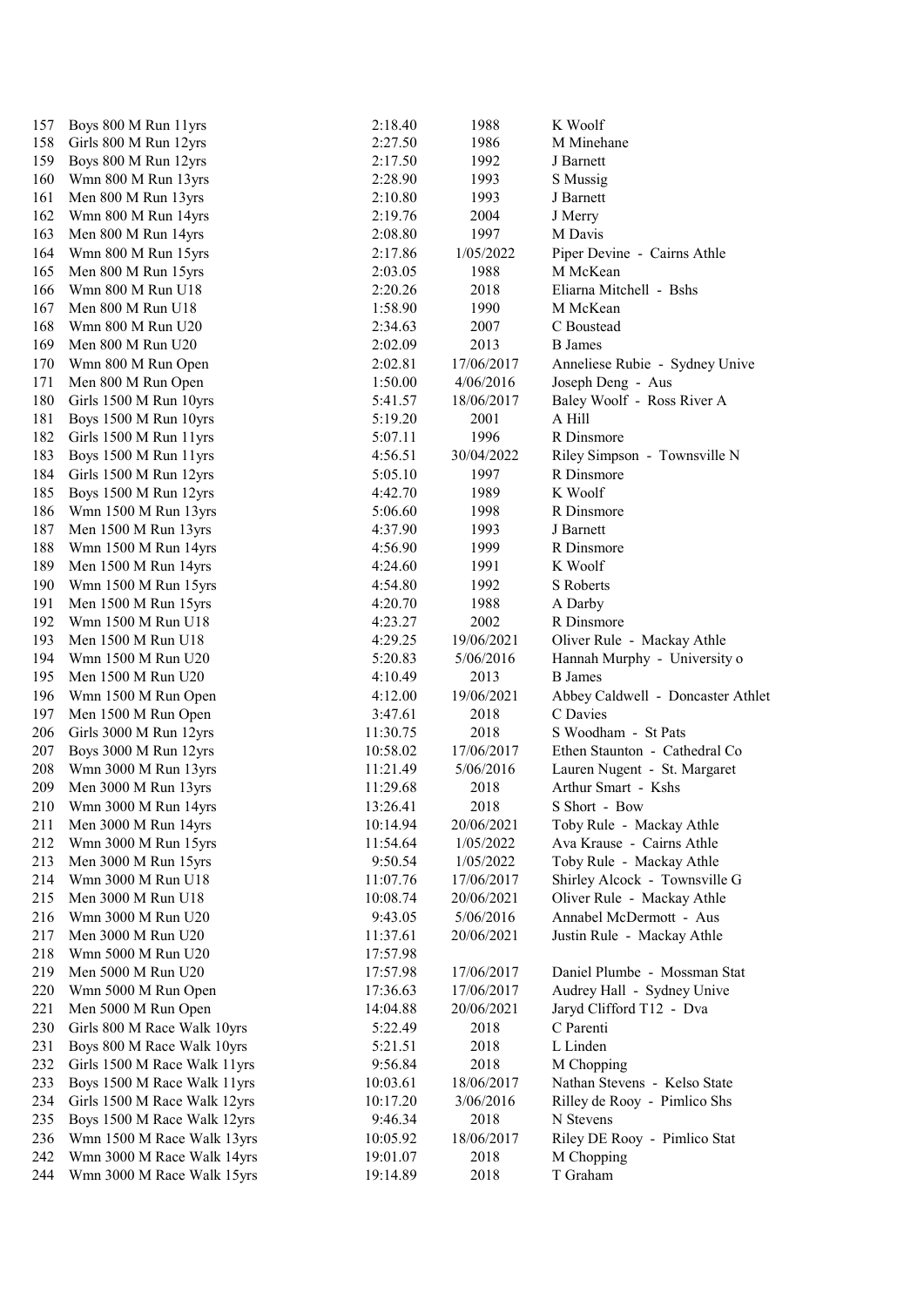| 245 | Men 3000 M Race Walk 15yrs               | 19:23.34 | 3/06/2016  | Sean McLean - Mackay Chris        |
|-----|------------------------------------------|----------|------------|-----------------------------------|
| 250 | Wmn 5000 M Race Walk Open                | 36:50.48 | 1/05/2022  | Dash Newington - Cqac             |
| 251 | Men 5000 M Race Walk Open                | 19:43.64 | 2018       | D Tingay                          |
| 252 | Girls 60 M Hurdles 45cm 7yrs             | 11.80    | 1996       | R Finch                           |
| 253 | Boys 60 M Hurdles 45cm 7yrs              | 12.84    | 18/06/2017 | Kolby Walters - Marian Catho      |
| 254 | Girls 60 M Hurdles 45cm 8yrs             | 11.20    | 1996       | Smeaton/Hoogland                  |
| 255 | Boys 60 M Hurdles 45cm 8yrs              | 12.01    | 5/06/2016  | Roary Bentley - Blms              |
| 256 | Girls 60 M Hurdles 60cm 9yrs             | 11.80    | 1997       | R Hoogland                        |
| 257 | Boys 60 M Hurdles 60cm 9yrs              | 11.30    | 2000       | S Muller                          |
| 258 | Girls 60 M Hurdles 60cm 10yrs            | 10.60    | 1996       | A Turner                          |
| 259 | Boys 60 M Hurdles 60cm 10yrs             | 10.30    | 1994       | C Buchanan                        |
| 260 | Girls 60 M Hurdles 68cm 11yrs            | 10.50    | 1994       | R Tennent                         |
| 261 | Boys 60 M Hurdles 68cm 11yrs             | 10.30    | 1994       | C Buchanan                        |
| 262 | Girls 80 M Hurdles 76cm 12yrs            | 13.70    | 1986       | M Minehane                        |
| 263 | Wmn 80 M Hurdles 76cm 13yrs              | 13.88    | 2010       | H Steinmann                       |
| 268 | Wmn 90 M Hurdles 76cm 14yrs              | 13.59    | 10/06/2018 | Tiana Richards - Emmaus College   |
| 269 | Wmn 90 M Hurdles 76cm 15yrs              | 13.54    | 18/06/2017 | Paige Willett - Rockhampton       |
| 270 | Boys 90 M Hurdles 76cm 12yrs             | 13.20    | 1993       | T Parravicini                     |
| 271 | Men 90 M Hurdles 76cm 13yrs              | 14.40    | 1995       | R Coward                          |
| 272 | Wmn 100 M Hurdles 76cm U18               | 14.29    | 4/06/2016  | Kajsa Souter - Tville Gramm       |
| 273 | Wmn 100 M Hurdles 84cm U20               | 20.92    | 5/06/2016  | Jaymee Milton - Proserpine S      |
| 274 | Wmn 100 M Hurdles 84cm Open              | 13.16    | 20/06/2021 | Hannah Jones - Ignition           |
| 277 | Men 100 M Hurdles 84cm 14yrs             | 14.80    | 1993       | D Cahill                          |
| 278 | Men 100 M Hurdles 84cm 15yrs             | 14.40    | 1991       | D Ray                             |
| 281 | Men 110 M Hurdles 91cm U18               | 14.88    | 1/05/2022  | Adam Jorgensen - Ross River A     |
| 282 | Men 110 M Hurdles 99cm U20               | 13.89    | 2018       | A Moloney                         |
| 283 | Men 110 M Hurdles 106cm Open             | 13.95    | 20/06/2021 | Nicholas Andrews - Csa            |
| 285 | Girls 200 M Hurdles 76.2cm 12yrs         | 34.00    | 3/06/2016  | Isabella Starr - Kirwan State     |
| 286 | Boys 200 M Hurdles 76.2cm 12yrs          | 33.84    | 2018       | K Klaus - Bow                     |
| 287 | Wmn 200 M Hurdles 76.2cm 13yrs           | 31.51    | 18/06/2017 | Tiana Richards - Emmaus Colle     |
| 288 | Men 200 M Hurdles 76.2cm 13yrs           | 34.66    | 18/06/2017 | Nathaniel Bernardo - Annandale Ch |
| 289 | Wmn 200 M Hurdles 76.2cm 14yrs           | 30.41    | 29/04/2022 | Isabella Chester - Townsville N   |
| 290 | Men 200 M Hurdles 76.2cm 14yrs           | 29.00    | 1998       | G Scully                          |
| 291 | Wmn 200 M Hurdles 76.2cm 15yrs           | 31.44    | 2002       | R Phillips                        |
| 292 | Men 200 M Hurdles 76.2cm 15yrs           | 27.30    | 1991       | D Ray                             |
| 301 | Wmn 400 M Hurdles 76.2cm U18             | 1:05.49  | 3/06/2016  | Kajsa Souter - Tville Gramm       |
| 302 | Wmn 400 M Hurdles 76.2cm U20             | 1:00.57  | 2018       | J Murphy Knight                   |
| 303 | Wmn 400 M Hurdles 76.2cm Open            | 57.69    | 18/06/2021 | Portia Bing - NZ                  |
| 304 | Men 400 M Hurdles 84cm U18               | 59.93    | 29/04/2022 | Adam Jorgensen - Ross River A     |
| 307 | Men 400 M Hurdles 91.4cm Open            | 50.56    | 18/06/2021 | Chris Douglas - Gha               |
| 309 | Men 2000 M Steeplechase 76.2cm U16       | 6:37.13  | 29/04/2022 | Benjamin Richards - Ignition      |
| 310 | Men 2000 M Steeplechase 84cm U18         | 7:08.88  | 29/04/2022 | Oliver Rule - Mackay Athle        |
| 313 | Wmn 14-15 2000 M Steeplechase 76.2cm U16 | 9:29.13  | 2018       | S Short                           |
| 314 | Wmn 16-17 2000 M Steeplechase 76.2cm U18 | 7:49.95  | 29/04/2022 | Emalina Fogale - Cairns Athle     |
| 317 | Men 3000 M Steeplechase 91.4cm U20       | 10:03.80 | 2018       | M McAvoy                          |
| 318 | Men 3000 M Steeplechase 91.4cm Open      | 8:22.62  | 18/06/2021 | Matthew Clarke - Hills District A |
| 322 | Wmn 3000 M Steeplechase 76.2cm Open      | 9:36.35  | 18/06/2021 | Cara Feain-Ryan - UQ              |
| 323 | Girls Long Jump 4yrs                     | 1.36m    | 5/06/2016  | Stephanie McCauley - Cath         |
| 324 | Boys Long Jump 4yrs                      | 1.44m    | 19/06/2021 | Ryder Smith - Rrac                |
| 325 | Girls Long Jump 5yrs                     | 1.85m    | 19/06/2021 | Lilly Atkinson - Tns              |
| 326 | Boys Long Jump 5yrs                      | 1.95m    | 4/06/2016  | Connor Stout - Annss              |
| 327 | Girls Long Jump 6yrs                     | 2.88m    | 1988       | A Hollins                         |
| 328 | Boys Long Jump 6yrs                      | 3.28m    | 1990       | C Buchanan                        |
| 329 | Girls Long Jump 7yrs                     | 3.49m    | 1996       | R Finch                           |
| 330 | Boys Long Jump 7yrs                      | 3.59m    | 1991       | <b>B</b> Schlip                   |
| 331 | Girls Long Jump 8yrs                     | 3.70m    | 1984       | J Knight                          |
| 332 | Boys Long Jump 8yrs                      | 3.86m    | 1986       | E Quagliotto                      |
| 333 | Girls Long Jump 9yrs                     | 4.36m    | 1982       | K Symington                       |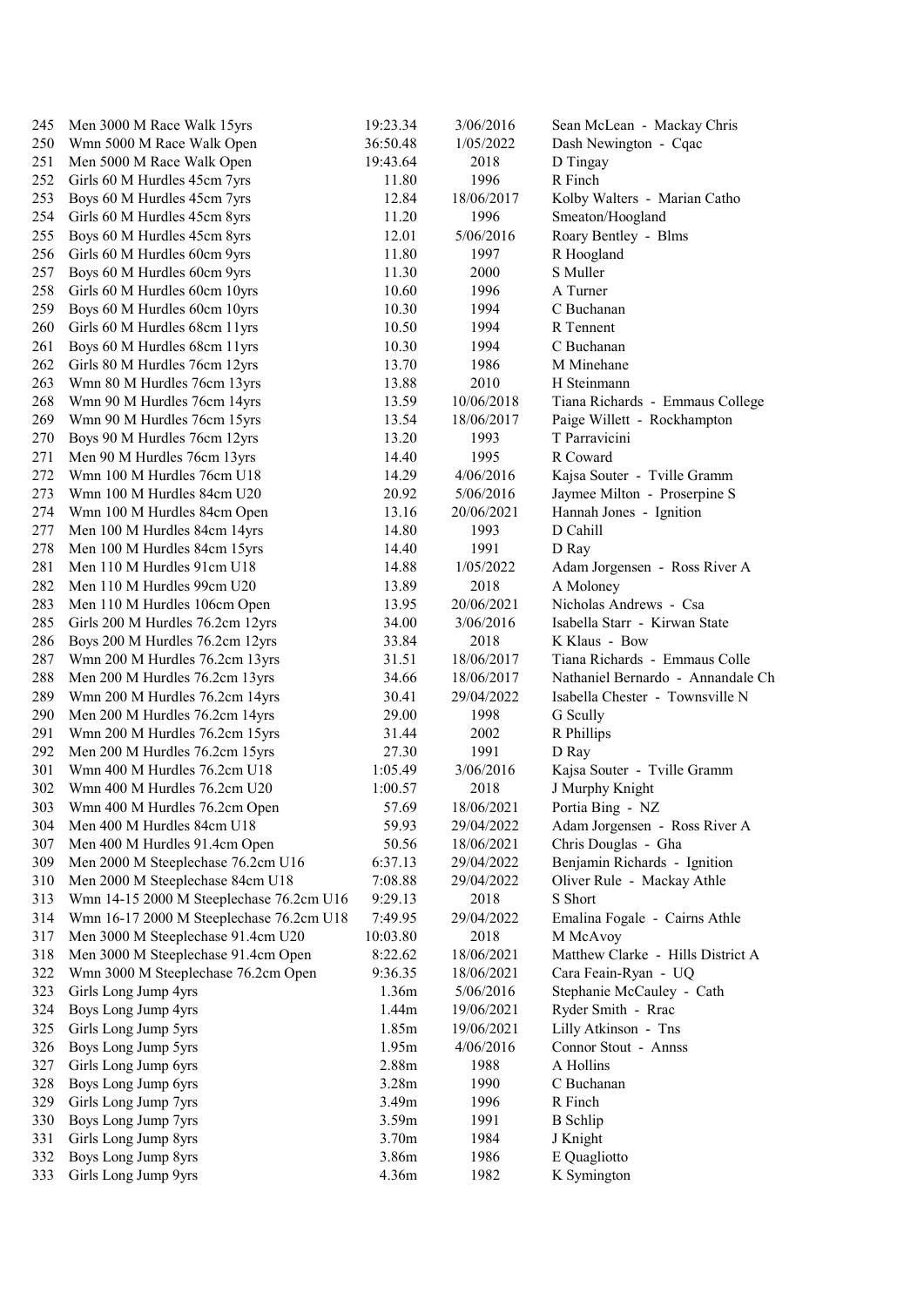| 334 | Boys Long Jump 9yrs       | 4.36m              | 1986       |
|-----|---------------------------|--------------------|------------|
| 335 | Girls Long Jump 10yrs     | 4.35m              | 1984       |
| 336 | Boys Long Jump 10yrs      | 4.70m              | 1982       |
| 337 | Girls Long Jump 11yrs     | 4.70m              | 1992       |
| 338 | Boys Long Jump 11yrs      | 4.85m              | 1995       |
| 339 | Girls Long Jump 12yrs     | 5.19m              | 1993       |
| 340 | Boys Long Jump 12yrs      | 5.27m              | 2001       |
| 341 | Wmn Long Jump 13yrs       | 5.42m              | 1994       |
| 342 | Men Long Jump 13yrs       | 6.16m              | 2002       |
| 343 | Wmn Long Jump 14yrs       | 5.46m              | 1988       |
| 344 |                           | 6.02m              | 1999       |
|     | Men Long Jump 14yrs       | 5.67m              |            |
| 345 | Wmn Long Jump 15yrs       |                    | 19/06/2021 |
| 346 | Men Long Jump 15yrs       | 6.36m              | 1996       |
| 347 | Wmn Long Jump U18         | 5.41m              | 17/06/2017 |
| 348 | Men Long Jump U18         | 6.71m              | 01/05/2022 |
| 349 | Wmn Long Jump U20         | 6.02m              | 2011       |
| 350 | Men Long Jump U20         | 6.99 <sub>m</sub>  | 20/06/2021 |
| 351 | Wmn Long Jump Open        | 6.42m              | 19/06/2021 |
| 352 | Men Long Jump Open        | 7.66m              | 2018       |
| 361 | Girls Triple Jump 12yrs   | 10.91 <sub>m</sub> | 1986       |
| 362 | Boys Triple Jump 12yrs    | 10.94m             | 2001       |
| 363 | Wmn Triple Jump 13yrs     | 11.03m             | 1987       |
| 364 | Men Triple Jump 13yrs     | 12.03m             | 1988       |
| 365 | Wmn Triple Jump 14yrs     | 11.60m             | 2010       |
| 366 | Men Triple Jump 14yrs     | 12.51m             | 1999       |
| 367 | Wmn Triple Jump 15yrs     | 11.17m             | 1998       |
| 368 | Men Triple Jump 15yrs     | 13.44m             | 1996       |
| 369 | Wmn Triple Jump U18       | 12.12m             | 1/05/2022  |
| 370 | Men Triple Jump U18       | 14.14m             | 1997       |
| 371 | Wmn Triple Jump U20       | 10.08m             | 2005       |
| 372 | Men Triple Jump U20       | 12.99m             | 17/06/2017 |
|     |                           |                    |            |
| 373 | Wmn Triple Jump Open      | 12.38m             | 2021       |
| 374 | Men Triple Jump Open      | 15.30m             | 4/06/2016  |
| 383 | Girls High Jump 8yrs      | 1.15m              | 1984       |
| 384 | Boys High Jump 8yrs       | 1.20m              | 1985       |
| 385 | Girls High Jump 9yrs      | 1.21m              | 1983       |
| 386 | Boys High Jump 9yrs       | 1.36m              | 1985       |
| 387 | Girls High Jump 10yrs     | 1.34m              | 1987       |
| 388 | Boys High Jump 10yrs      | 1.37m              | 1988       |
| 389 | Girls High Jump 11yrs     | 1.46m              | 2007       |
| 390 | Boys High Jump 11yrs      | 1.48m              | 1996       |
| 391 | Girls High Jump 12yrs     | 1.54m              | 2010       |
| 392 | Boys High Jump 12yrs      | 1.66m              | 1996       |
| 393 | Wmn High Jump 13yrs       | 1.66m              | 1992       |
| 394 | Men High Jump 13yrs       | 1.73m              | 2011       |
| 395 | Wmn High Jump 14yrs       | 1.63m              | 9/06/2018  |
| 396 | Men High Jump 14yrs       | 1.85m              | 2012       |
| 397 | Wmn High Jump 15yrs       | 1.68m              | 1991       |
| 398 | Men High Jump 15yrs       | 1.95m              | 1999       |
| 399 | Wmn High Jump U18         | 1.70m              | 17/06/2017 |
| 400 | Men High Jump U18         | 1.88m              | 18/06/2017 |
| 401 | Wmn High Jump U20         | 1.75m              | 2018       |
| 402 | Men High Jump U20         | 1.93m              | 4/06/2016  |
| 403 | Wmn High Jump Open        | 1.98m              | 18/06/2021 |
| 404 | Men High Jump Open        | 2.26m              | 17/06/2021 |
| 413 | Girls Shot Put 1.0kg 4yrs | 1.23m              | 5/06/2016  |
| 414 | Boys Shot Put 1.0kg 4yrs  | 2.02m              | 5/06/2016  |
| 415 | Girls Shot Put 1.0kg 5yrs | 2.34m              | 5/06/2016  |
|     |                           |                    |            |

| Boys Long Jump 9yrs                        | 4.36m  | 1986       | K Woolf                      |
|--------------------------------------------|--------|------------|------------------------------|
| Girls Long Jump 10yrs                      | 4.35m  | 1984       | M Minehane                   |
| Boys Long Jump 10yrs                       | 4.70m  | 1982       | S Newlands                   |
| Girls Long Jump 11yrs                      | 4.70m  | 1992       | E Murphy                     |
| Boys Long Jump 11yrs                       | 4.85m  | 1995       | S Duncan                     |
| Girls Long Jump 12yrs                      | 5.19m  | 1993       | E Murphy                     |
| Boys Long Jump 12yrs                       | 5.27m  | 2001       | K Nyambane                   |
| Wmn Long Jump 13yrs                        | 5.42m  | 1994       | E Murphy                     |
| Men Long Jump 13yrs                        | 6.16m  | 2002       | J Nyambane                   |
| Wmn Long Jump 14yrs                        | 5.46m  | 1988       | M Minehane                   |
| Men Long Jump 14yrs                        | 6.02m  | 1999       | C Ferguson                   |
| Wmn Long Jump 15yrs                        | 5.67m  | 19/06/2021 | Zoe Chester - Townsville N   |
| Men Long Jump 15yrs                        | 6.36m  | 1996       | J Griffiths                  |
| Wmn Long Jump U18                          | 5.41m  | 17/06/2017 | Jessee Santo - Blackheath a  |
| Men Long Jump U18                          | 6.71m  | 01/05/2022 | Adam Jorgensen-RSV           |
| Wmn Long Jump U20                          | 6.02m  | 2011       | <b>B</b> Stratton - Aus      |
| Men Long Jump U20                          | 6.99m  | 20/06/2021 | Abeli Makamba - Townsville N |
| Wmn Long Jump Open                         | 6.42m  | 19/06/2021 | Rellie Kaputin - Ignition    |
| Men Long Jump Open                         | 7.66m  | 2018       | B Schmidtchen - Mayne        |
| Girls Triple Jump 12yrs                    | 10.91m | 1986       | M Minehane                   |
| Boys Triple Jump 12yrs                     | 10.94m | 2001       | J Nyambane                   |
| Wmn Triple Jump 13yrs                      | 11.03m | 1987       | M Minehane                   |
| Men Triple Jump 13yrs                      | 12.03m | 1988       | P Burge                      |
| Wmn Triple Jump 14yrs                      | 11.60m | 2010       | A Ashelford                  |
| Men Triple Jump 14yrs                      | 12.51m | 1999       | C Ferguson                   |
| Wmn Triple Jump 15yrs                      | 11.17m | 1998       | R Tennent                    |
| Men Triple Jump 15yrs                      | 13.44m | 1996       | J Griffiths                  |
| Wmn Triple Jump U18                        | 12.12m | 1/05/2022  | Zoe Chester - Townsville N   |
| Men Triple Jump U18                        | 14.14m | 1997       | J Griffiths                  |
| Wmn Triple Jump U20                        | 10.08m | 2005       | D Volling Geoghegan - Rav    |
| Men Triple Jump U20                        | 12.99m | 17/06/2017 | Joey Doran - Rrac            |
| Wmn Triple Jump Open                       | 12.38m | 2021       | Zoe Chester - Townsville N   |
| Men Triple Jump Open                       | 15.30m | 4/06/2016  | Tettah Anang - Qeii          |
| Girls High Jump 8yrs                       | 1.15m  | 1984       | <b>B</b> Lavarack            |
| Boys High Jump 8yrs                        | 1.20m  | 1985       | L Morgan                     |
| Girls High Jump 9yrs                       | 1.21m  | 1983       | L Robino                     |
| Boys High Jump 9yrs                        | 1.36m  | 1985       | T Boundy                     |
| Girls High Jump 10yrs                      | 1.34m  | 1987       | M Henderson                  |
| Boys High Jump 10yrs                       | 1.37m  | 1988       | A Lavarack                   |
| Girls High Jump 11yrs                      | 1.46m  | 2007       | C Hunter90/A Ashelford07     |
| Boys High Jump 11yrs                       | 1.48m  | 1996       | J Murphy                     |
| Girls High Jump 12yrs                      | 1.54m  | 2010       | K Jenner                     |
| Boys High Jump 12yrs                       | 1.66m  | 1996       | G Peterson                   |
| Wmn High Jump 13yrs                        | 1.66m  | 1992       | C Hunter                     |
| Men High Jump 13yrs                        | 1.73m  | 2011       | <b>B</b> Foster - Tns        |
| Wmn High Jump 14yrs                        | 1.63m  | 9/06/2018  | M Saldumbide - Bur           |
|                                            | 1.85m  | 2012       | <b>B</b> Foster - Tns        |
| Men High Jump 14yrs<br>Wmn High Jump 15yrs | 1.68m  | 1991       | B Lavarack - Rrac            |
|                                            | 1.95m  | 1999       | G Petersen                   |
| Men High Jump 15yrs                        |        |            |                              |
| Wmn High Jump U18                          | 1.70m  | 17/06/2017 | Kajsa Souter - Tgs           |
| Men High Jump U18                          | 1.88m  | 18/06/2017 | B Chapman $17/$ T Thorn $18$ |
| Wmn High Jump U20                          | 1.75m  | 2018       | C Mucci                      |
| Men High Jump U20                          | 1.93m  | 4/06/2016  | Alex Diamond - Aus           |
| Wmn High Jump Open                         | 1.98m  | 18/06/2021 | Nicola McDermott - Suac      |
| Men High Jump Open                         | 2.26m  | 17/06/2021 | Hamish Kerr - NZ             |
| Girls Shot Put 1.0kg 4yrs                  | 1.23m  | 5/06/2016  | Stephanie McCauley - Cath    |
| Boys Shot Put 1.0kg 4yrs                   | 2.02m  | 5/06/2016  | Lachlan Hunt - Lac           |
| Girls Shot Put 1.0kg 5yrs                  | 2.34m  | 5/06/2016  | Tessa Weldon - MAC CC        |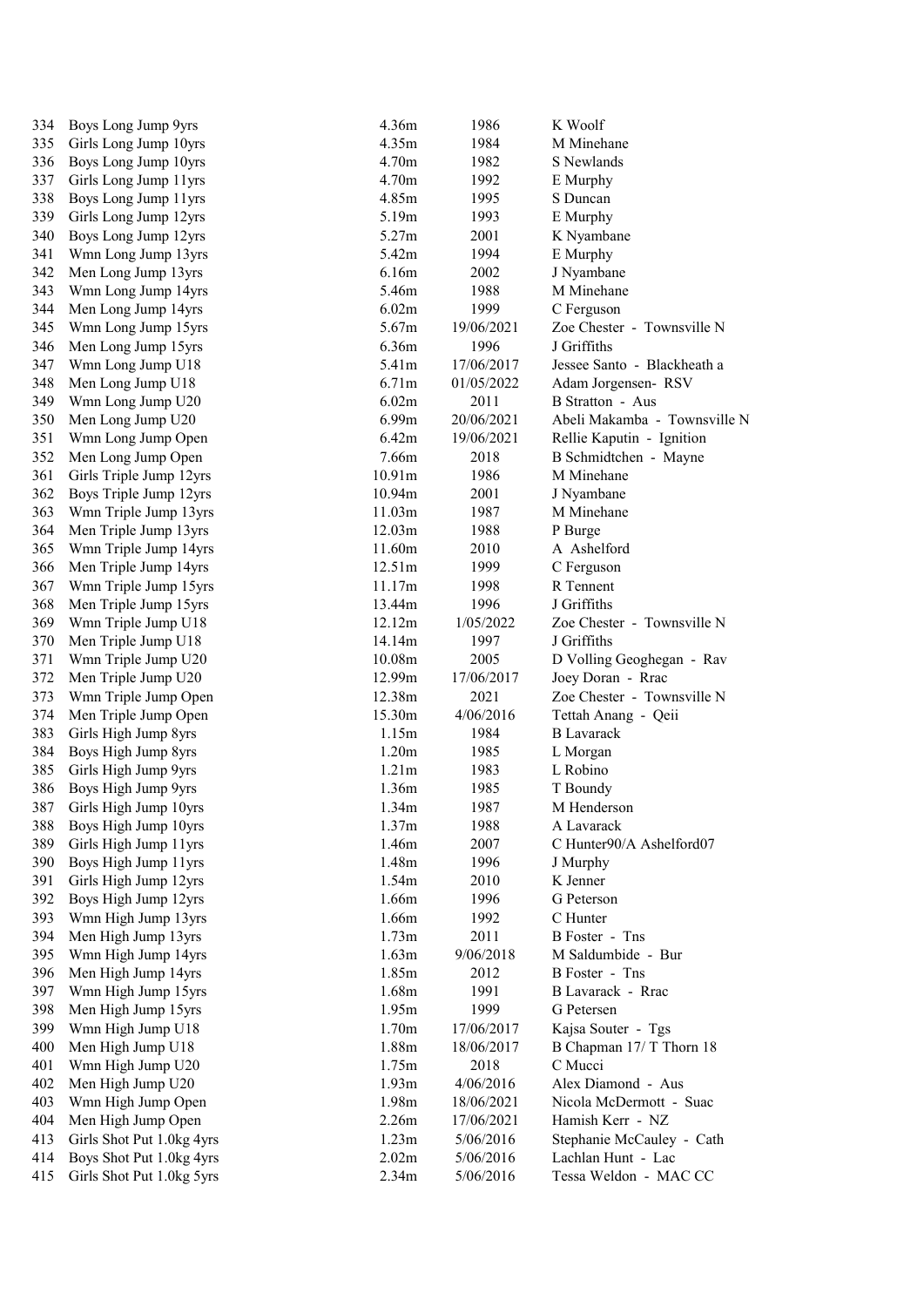| 416 | Boys Shot Put 1.0kg 5yrs                   | 3.02m  | 18/06/2017 | Cooper Darr - Cath               |
|-----|--------------------------------------------|--------|------------|----------------------------------|
| 417 | Girls Shot Put 1.0kg 6yrs                  | 4.13m  | 2012       | E Raciti                         |
| 418 | Boys Shot Put 1.0kg 6yrs                   | 4.80m  | 2012       | M Warren                         |
| 419 | Girls Shot Put 1.5kg 7yrs                  | 4.93m  | 4/06/2016  | Alani Burton - Ryan CC           |
| 420 | Boys Shot Put 1.5kg 7yrs                   | 4.84m  | 2009       | N Croucher                       |
| 421 | Girls Shot Put 2.0kg 8yrs                  | 7.72m  | 2005       | <b>B</b> Bortolanza              |
| 422 | Boys Shot Put 2.0kg 8yrs                   | 6.96m  | 1997       | M Jensen                         |
| 423 | Girls Shot Put 2.0kg 9yrs                  | 7.62m  | 1997       | D Volling Geoghegan              |
| 424 | Boys Shot Put 2.0kg 9yrs                   | 9.38m  | 1997       | J Mafua                          |
| 425 | Girls Shot Put 2.0kg 10yrs                 | 9.94m  | 1998       | R Hoogland                       |
| 426 | Boys Shot Put 2.0kg 10yrs                  | 10.46m | 2002       | T Ambrum                         |
| 427 | Girls Shot Put 2.0kg 11yrs                 | 11.03m | 1999       | R Hoogland                       |
| 428 | Boys Shot Put 3.0kg 11yrs                  | 9.06m  | 2000       | <b>B</b> Artherinos              |
| 429 | Girls Shot Put 3.0kg 12yrs                 | 11.25m | 2000       | R Hoogland                       |
| 430 | Boys Shot Put 3.0kg 12yrs                  | 16.14m | 1999       | M Vaughan                        |
| 431 | Wmn Shot Put 3.0kg 13yrs                   | 11.49m | 17/06/2017 | Angelina Tignani - Qeii          |
| 432 | Men Shot Put 3.0kg 13yrs                   | 16.84m | 2000       | M Vaughan                        |
| 433 | Wmn Shot Put 3.0kg 14yrs                   | 11.16m | 2018       | Riley de Rooy                    |
| 434 | Men Shot Put 4.0kg 14yrs                   | 14.45m | 2012       | T Ford - Tab                     |
| 435 | Wmn Shot Put 3.0kg 15yrs                   | 14.11m | 19/06/2021 | Isabella Linton - Tns            |
| 436 | Men Shot Put 4.0kg 15yrs                   | 16.80m | 2009       | C Jensen                         |
| 437 | Wmn Shot Put 3.0kg U18                     | 14.15m | 30/04/2022 | Hannah Edwards - Mulgrave Ath    |
| 438 | Men Shot Put 5.0kg U18                     | 12.70m | 20/06/2021 | Leon Grundling - Tab             |
| 439 | Wmn Shot Put 4.0kg U20                     | 11.48m | 2012       | <b>B</b> Bortolanza              |
| 440 | Men Shot Put 6.0kg U20                     | 19.18m | 2018       | A Harvey                         |
| 441 | Wmn Shot Put 4.0kg Open                    | 13.35m | 4/06/2016  | Alysha Burnett - Aus             |
| 442 | Men Shot Put 7.26kg Open                   | 20.16m | 20/06/2021 | Damien Birkinhead - Corio        |
| 449 | Wmn Shot Put Multi-Class Open              | 5.12m  | 3/06/2016  | Brydee Moore F33 - Vis           |
| 49A | Wmn Shot Put Seated Throw Multi-Class Open | 7.37m  | 17/06/2017 | Jessica Hamill F34 - New Zealand |
| 450 | Men Shot Put Multi-Class Open              | 8.63m  | 20/06/2021 | Raymond Abdy - Ctac              |
| 451 | Girls Discus Throw 350g 4yrs               | 3.62m  | 2018       | E Gallagher - St Anthonys        |
| 452 | Boys Discus Throw 350g 4yrs                | 5.32m  | 4/06/2016  | Lachlan Hunt - Longreach         |
| 453 | Girls Discus Throw 350g 5yrs               | 6.70m  | 2018       | O McLellan - Tab                 |
| 454 | Boys Discus Throw 350g 5yrs                | 7.98m  | 4/06/2016  | Benjamin Forster - Ckk           |
| 455 | Girls Discus Throw 350g 6yrs               | 12.78m | 2004       | <b>B</b> Cox                     |
| 456 | Boys Discus Throw 350g 6yrs                | 14.86m | 2002       | T Clerk                          |
| 457 | Girls Discus Throw 500g 7yrs               | 16.52m | 1998       | R Volling Geoghegan              |
| 458 | Boys Discus Throw 500g 7yrs                | 17.37m | 2001       | M Henderson                      |
| 459 | Girls Discus Throw 500g 8yrs               | 20.74m | 1996       | R Hoogland                       |
| 460 | Boys Discus Throw 500g 8yrs                | 23.46m | 2002       | M Henderson                      |
| 461 | Girls Discus Throw 500g 9yrs               | 26.26m | 2007       | Alexandra Worth                  |
| 462 | Boys Discus Throw 500g 9yrs                | 34.70m | 1997       | J Mafua                          |
| 463 | Girls Discus Throw 750g 10yrs              | 26.63m | 2001       | L Holley                         |
| 464 | Boys Discus Throw 750g 10yrs               | 29.92m | 1991       | W Davey                          |
| 465 | Girls Discus Throw 750g 11yrs              | 31.92m | 1999       | R Hoogland                       |
| 466 | Boys Discus Throw 750g 11yrs               | 34.32m | 2000       | <b>B</b> Atherinos               |
| 467 | Girls Discus Throw 1.0kg 12yrs             | 28.89m | 2000       | R Hoogland                       |
| 468 | Boys Discus Throw 1.0kg 12yrs              | 37.95m | 1999       | M Vaughan                        |
| 469 | Wmn Discus Throw 1.0kg 13yrs               | 34.74m | 2001       | R Hoogland                       |
| 470 | Men Discus Throw 1.0kg 13yrs               | 52.89m | 2000       | M Vaughan                        |
| 471 | Wmn Discus Throw 1.0kg 14yrs               | 37.86m | 2011       | <b>B</b> Bortolanza              |
| 472 | Men Discus Throw 1.0kg 14yrs               | 52.06m | 1995       | D Goulding                       |
| 473 | Wmn Discus Throw 1.0kg 15yrs               | 37.12m | 2012       | <b>B</b> Bortolanza              |
| 474 | Men Discus Throw 1.0kg 15yrs               | 61.07m | 2009       | C Jensen - Bow                   |
| 475 | Wmn Discus Throw 1.0kg U18                 | 46.96m | 1/05/2022  | Hannah Edwards - Mulgrave Ath    |
| 476 | Men Discus Throw 1.5kg U18                 | 46.07m | 19/06/2021 | Ashley Thomas - Tns              |
| 477 | Wmn Discus Throw 1.0kg U20                 | 50.88m | 2012       | Keisha McGrath Volau - Aus       |
| 478 | Men Discus Throw 1.75kg U20                | 47.06m | 4/06/2016  | Alex Diamond - Aus               |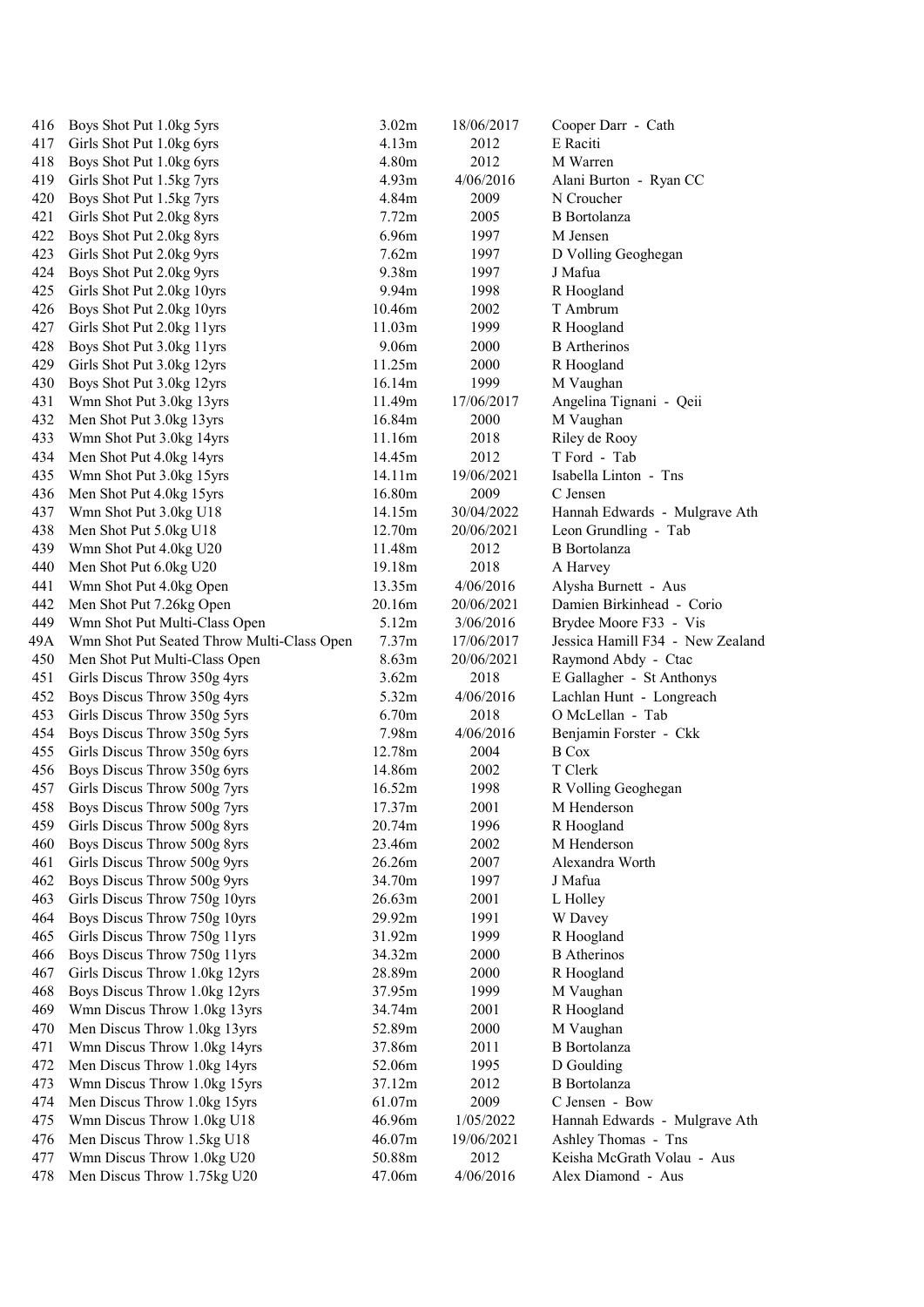| 479 | Wmn Discus Throw 1.0kg Open       | 59.92m            | 19/06/2021 | Dani Stevens - Ind                 |
|-----|-----------------------------------|-------------------|------------|------------------------------------|
| 480 | Men Discus Throw 2.0kg Open       | 62.73m            | 19/06/2021 | Matthew Denny - Qeii               |
| 485 | Wmn Discus Throw Multi-Class U20  | 13.62m            | 18/06/2017 | Kanako Weightman Tf37 - Spc        |
| 488 | Men Discus Throw Multi-Class Open | 25.45m            | 17/06/2017 | Raymond Abdy Tf37 - Cht            |
| 502 | Girls Javelin Throw 400gm 12yrs   | 35.53m            | 2000       | R Hoogland                         |
| 503 | Boys Javelin Throw 600gm 12yrs    | 42.10m            | 2000       | A Montague                         |
| 504 | Wmn Javelin Throw 400gm 13yrs     | 37.68m            | 18/06/2017 | Angelina Tignani - Qeii            |
| 505 | Men Javelin Throw 600gm 13yrs     | 51.90m            | 1991       | S Madeo                            |
| 506 | Wmn Javelin Throw 500gm 14yrs     | 42.76m            | 17/06/2017 | Angelina Tignani - Qeii            |
| 507 | Men Javelin Throw 700gm 14yrs     | 48.57m            | 1999       | J Bannister                        |
| 508 | Wmn Javelin Throw 500gm 15yrs     | 39.04m            | 1991       | M Eckford                          |
| 509 | Men Javelin Throw 700gm 15yrs     | 62.52m            | 1990       | S Thomson                          |
| 510 | Wmn Javelin Throw 500gm U18       | 44.19m            | 9/06/2018  | Chloe Schwaz - Smithfield HS       |
| 511 | Men Javelin Throw 700gm U18       | 61.15m            | 17/06/2017 | Howard McDonald - Wht              |
| 512 | Wmn Javelin Throw 600gm U20       | 60.46m            | 19/06/2021 | Mackenzie Little - Suac            |
| 513 | Men Javelin Throw 800gm U20       | 51.25m            | 19/06/2021 | Noah Watson - Cns                  |
| 514 | Wmn Javelin Throw 600gm Open      | 60.46m            | 19/06/2021 | Mackenzie Little - Suac            |
| 515 | Men Javelin Throw 800gm Open      | 76.66m            | 19/06/2021 | Liam O'Brien - Ind                 |
| 521 | Men Javelin Throw Multi-Class U20 | 42.27m            | 17/06/2017 | Corey Anderson Tf20 - Darling down |
| 530 | Girls Hammer Throw 3.0kg 12yrs    | 15.91m            | 29/04/2022 | Jamie Percy - Mulgrave Ath         |
| 531 | Boys Hammer Throw 3.0kg 12yrs     | 22.61m            | 3/06/2016  | Hayden Barka - Calen Distri        |
| 532 | Wmn Hammer Throw 3.0kg 13yrs      | 25.16m            | 17/06/2017 | Angelina Tignani - Qeii Track C    |
| 533 | Men Hammer Throw 3.0kg 13yrs      | 31.17m            | 29/04/2022 | Samuel Raciti - Mulgrave Ath       |
| 534 | Wmn Hammer Throw 3.0kg 14yrs      | 48.01m            | 17/06/2017 | Mercedes Brennan - Bentley Park    |
| 535 | Men Hammer Throw 4.0kg 14yrs      | 38.90m            | 2013       | T Ford - Tab                       |
| 536 | Wmn Hammer Throw 3.0kg 15yrs      | 45.03m            | 2009       | D McConnell                        |
| 537 | Men Hammer Throw 4.0kg 15yrs      | 58.90m            | 2012       | S Dalton                           |
| 538 | Wmn Hammer Throw 3.0kg U18        | 50.75m            | 18/06/2021 | Hannah Edwards - Mul               |
| 539 | Men Hammer Throw 5.0kg U18        | 53.17m            | 2010       | D Rakoci                           |
| 540 | Wmn Hammer Throw 4.0kg U20        | 56.16m            | 18/06/2018 | Louise Mendes - Ess                |
| 541 | Men Hammer Throw 6.0kg U20        | 50.16m            | 18/06/2017 | Jack Redmond - Griffith Uni        |
| 542 | Wmn Hammer Throw 4.0kg Open       | 63.21m            | 19/06/2021 | Alexandra Hulley - Sdac            |
| 543 | Men Hammer Throw 7.26kg Open      | 33.32m            | 3/06/2016  | Richard Harris - Qma               |
| 554 | Girls Pole Vault 12yrs            | 1.20 <sub>m</sub> | 29/04/2022 | Tahmia Bee - Normanton At          |
| 557 | Men Pole Vault 13yrs              | 1.70m             | 18/06/2017 | Beau Stroud - St Mary's CC         |
| 558 | Wmn Pole Vault 14yrs              | 1.70m             | 8/06/2018  | Jessica Rohrsheim - Redlynch High  |
| 559 | Men Pole Vault 14yrs              | 2.20m             | 3/06/2016  | Mason McDonald - Ravenshoe         |
| 560 | Wmn Pole Vault 15yrs              | 2.45m             | 29/04/2022 | P Devine/ K Hoani                  |
| 561 | Men Pole Vault 15yrs              | 2.40m             | 3/06/2016  | Sean McLean - Mackay Chris         |
| 562 | Wmn Pole Vault U18                | 2.20m             | 18/06/2017 | Heidi Drijver - Mackay North       |
| 563 | Men Pole Vault U18                | 3.20 <sub>m</sub> | 17/06/2017 | Gwilym Vaughan - St Andrews C      |
| 564 | Wmn Pole Vault U20                | 3.90m             | 2011       | P McCathrion - Aus                 |
| 566 | Wmn Pole Vault Open               | 4.30m             | 19/06/2021 | Elizaveta Parnova - Wais           |
| 567 | Men Pole Vault Open               | 5.00m             | 29/04/2022 | Brodie Cross - Defence Athl        |
| 581 | Wmn Throws Pentathlon U16         | 3061              | 17/06/2017 | Mercedes Brennan - Bentley Park    |
| 581 | WtPent: #1 Wmn SP 3kg 39          | 9.35m             | 18/06/2021 | Emma Raciti - Mulgrave Ath         |
| 581 | WtPent: #2 Wmn DT 1kg 39          | 30.21m            | 17/06/2017 | Mercedes Brennan - Bentley Park    |
| 581 | WtPent: #3 Wmn JT 500g 39         | 21.91m            | 4/06/2016  | Keeley Coutts - Malanda Stat       |
| 581 | WtPent: #4 Wmn HT 3kg 39          | 48.01m            | 17/06/2017 | Mercedes Brennan - Bentley Park    |
| 581 | WtPent: #5 Wmn WT 12lb 39         | 15.67m            | 17/06/2017 | Breanna Waerea - Good Shepher      |
| 582 | Men Throws Pentathlon U16         | 2681              | 18/06/2021 | James Galea - Mackay Athle         |
| 582 | WtPent: #1 Men SP 4kg 39          | 12.02m            | 17/06/2017 | Liam Gilbert - St Augustine        |
| 582 | WtPent: #2 Men DT 1kg 39          | 40.74m            | 17/06/2017 | Mason McDonald - Ravenshoe Hi      |
| 582 | WtPent: #3 Men JT 700g 39         | 37.03m            | 17/06/2017 | Mason McDonald - Ravenshoe Hi      |
| 582 | WtPent: #4 Men HT 4kg 39          | 34.33m            | 18/06/2021 | James Galea - Mackay Athle         |
| 582 | WtPent: #5 Men WT 39              | 17.36m            | 18/06/2021 | James Galea - Mackay Athle         |
| 583 | Wmn Throws Pentathlon U18         | 2398              | 29/04/2022 | Hannah Edwards - Mulgrave Ath      |
| 583 | WtPent: #1 Wmn SP 3kg 4           | 11.16m            | 17/06/2017 | Kajsa Souter - Townsville G        |
|     |                                   |                   |            |                                    |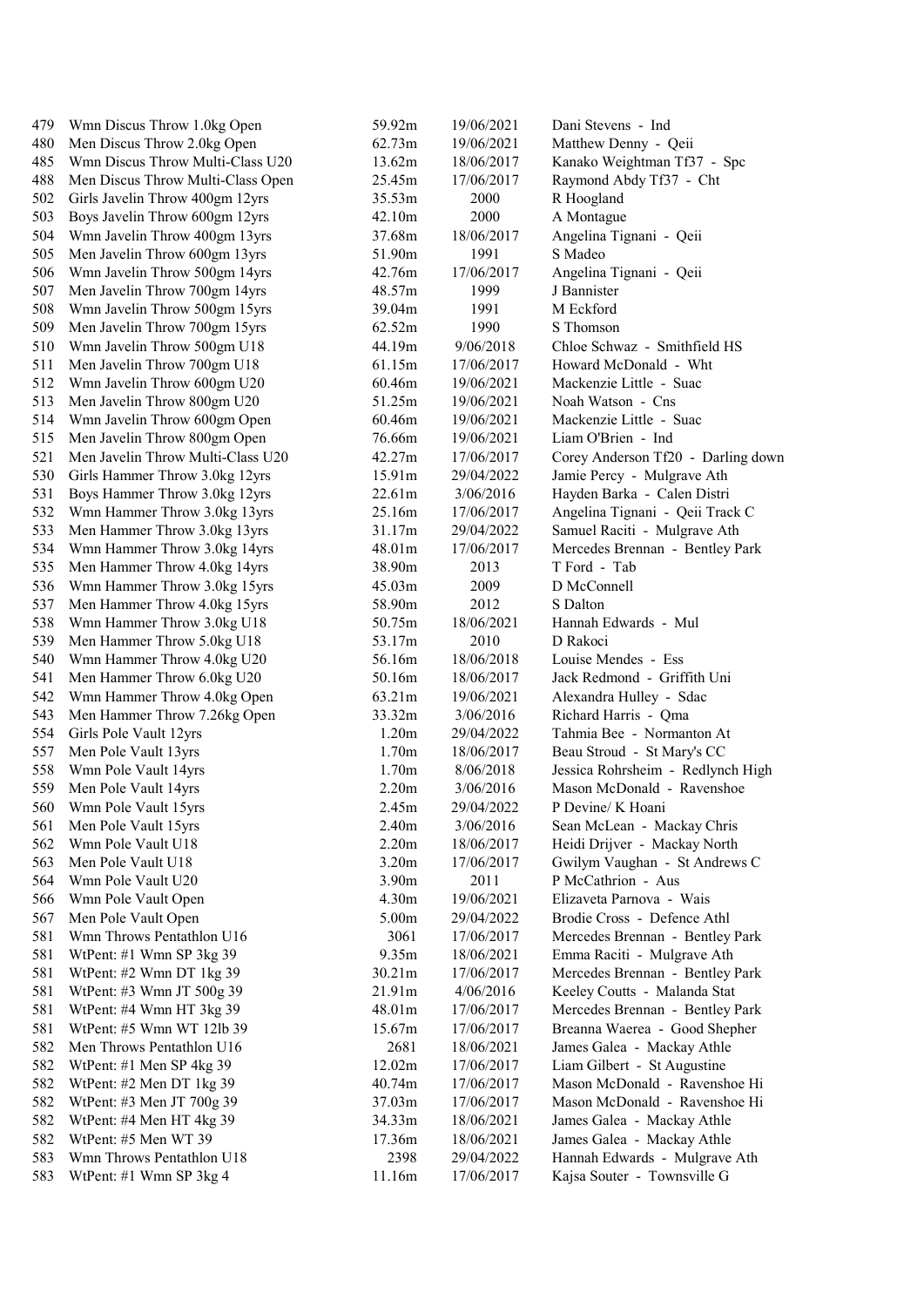| 583        | WtPent: #2 Wmn DT 1kg 4                       | 46.77m         | 20/06/2021               | Hannah Edwards - Mulgrave Ath                                |
|------------|-----------------------------------------------|----------------|--------------------------|--------------------------------------------------------------|
| 583        | WtPent: #3 Wmn JT 500g 4                      | 21.90m         | 29/04/2022               | Hannah Edwards - Mulgrave Ath                                |
| 583        | WtPent: #4 Wmn HT 3kg 4                       | 50.75m         | 20/06/2021               | Hannah Edwards - Mulgrave Ath                                |
| 583        | WtPent: #5 Wmn WT 4                           | 21.92m         | 20/06/2021               | Hannah Edwards - Mulgrave Ath                                |
| 584        | Men Throws Pentathlon U18                     | 3400           | 18/06/2021               | Leon Grundling - Tableland At                                |
| 584        | WtPent: #1 Men SP 5kg 4                       | 12.53m         | 18/06/2021               | Leon Grundling - Tableland At                                |
| 584        | WtPent: #2 Men DT 1.5kg 4                     | 41.88m         | 18/06/2021               | Leon Grundling - Tableland At                                |
| 584        | WtPent: #3 Men JT 700g 4                      | 43.46m         | 18/06/2021               | Leon Grundling - Tableland At                                |
| 584        | WtPent: #4 Men HT 5.kg 4                      | 53.17m         | 2010                     | D Rakoci                                                     |
| 584        | WtPent: #5 Men WT 4                           | 17.36m         | 18/06/2021               | Leon Grundling - Tableland At                                |
| 585        | Wmn Throws Pentathlon U20                     | 1931           | 17/06/2017               | Jennifer Moss - James Cook U                                 |
| 585        | WtPent: #1 Wmn SP 4kg 2                       | 5.81m          | 17/06/2017               | Jennifer Moss - James Cook U                                 |
| 585        | WtPent: #2 Wmn DT 1kg 2                       | 24.31m         | 17/06/2017               | Jennifer Moss - James Cook U                                 |
| 585        | WtPent: #3 Wmn JT $600g$ 2                    | 50.44m         | 4/06/2016                | Tianah List - Mbc                                            |
| 585        | WtPent: #4 Wmn HT 4kg 2                       | 65.28m         | 3/06/2016                | Alexandra Hulley - Aus                                       |
| 585        | WtPent: #5 Wmn WT 2                           | 9.57m          | 17/06/2017               | Jennifer Moss - James Cook U                                 |
| 586        | WtPent: #3 Men JT $800g$ 2                    | 51.92m         |                          |                                                              |
| 586        | WtPent: #4 Men HT 6kg 2                       | 70.16m         |                          |                                                              |
| 587        | Wmn Throws Pentathlon Open                    | 3286           | 19/06/2021               | Hannah Edwards - Mulg                                        |
| 587        | WtPent: #1 Wmn SP 4kg 1                       | 11.97m         | 19/06/2021               | Hannah Edwards - Mulg                                        |
| 587        | WtPent: #2 Wmn DT 2kg 1                       | 56.88m         | 4/06/2016                | Taryn Gollshewsky - Bundaberg                                |
| 587        | WtPent: #3 Wmn JT 600g 1                      | 39.24m         | 4/06/2016                | Alysha Burnett - Aus                                         |
| 587        | WtPent: #4 Wmn HT 4kg 1                       | 50.04m         | 2010                     | K Humphries                                                  |
| 587        | WtPent: #5 Wmn WT 1                           | 14.67m         | 19/06/2021               | Hannah Edwards - Mulg                                        |
| 588        | Men Throws Pentathlon Open                    | 2041           | 3/06/2016                | Richard Harris - Qma                                         |
| 588        | WtPent: #1 Men SP $7.26$ kg 1                 | 8.81m          | 17/06/2017               | Tim Lowrey - Cqac                                            |
| 588        | WtPent: #2 Men DT 2kg 1                       | 25.58m         | 29/04/2022               | Jack Pidgeon - Emerald and                                   |
| 588        | WtPent: #3 Men JT 800g 1                      | 22.44m         | 17/06/2017               | Tim Lowrey - Cqac                                            |
| 588        | WtPent: #4 Men HT 7.26kg 1                    | 33.32m         | 3/06/2016                | Richard Harris - Qma                                         |
| 588        | WtPent: #5 Men WT 1                           | 10.64m         | 3/06/2016                | Richard Harris - Qma                                         |
| 693        | Men Octathlon U16                             | 4706           | 17/06/2017               | Liam Gilbert - St Augustine                                  |
| 693        | Oct: #1 Men 100m 39                           | 11.91          | 17/06/2017               | Liam Gilbert - St Augustine                                  |
| 693        | Oct: #2 Men LJ 39                             | 5.72m          | 17/06/2017               | Liam Gilbert - St Augustine                                  |
| 693        | Oct: #3 Men SP 39                             | 12.02m         | 17/06/2017               | Liam Gilbert - St Augustine                                  |
| 693        | Oct: #4 Men 400m 39                           | 53.39          | 17/06/2017               | Liam Gilbert - St Augustine                                  |
| 693        | Oct: #5 Men 110m Hurdles 39                   | 15.00          | 17/06/2017               | Liam Gilbert - St Augustine                                  |
| 693        | Oct: #6 Men HJ 39                             | 1.72m          | 17/06/2017               | Liam Gilbert - St Augustine                                  |
| 693        | Oct: #7 Men JT 39                             | 34.93m         | 17/06/2017               | Mason McDonald - Ravenshoe Hi                                |
| 693        | Oct: #8 Men 1000m 39                          | 3:00.24        | 5/06/2016                | Mason McDONALD - Ravenshoe                                   |
| 694        | Men Octathlon U18                             | 2757           | 18/06/2017               | Lachlan McCoy - Good Shepher                                 |
| 694        | Oct: #1 Men 100m 4                            | 12.31          |                          | Lachlan McCoy - Good Shepher                                 |
| 694        | Oct: #2 Men LJ 4                              | 5.79m          | 18/06/2017               | Lachlan McCoy - Good Shepher                                 |
| 694        |                                               | 6.85m          | 18/06/2017               | Lachlan McCoy - Good Shepher                                 |
| 694        | Oct: #3 Men SP 5kg 4<br>Oct: #4 Men 400m 4    | 56.43          | 18/06/2017<br>17/06/2017 | Gwilym Vaughan - St Andrews C                                |
| 694        | Oct: #6 Men HJ 4                              | 1.57m          | 18/06/2017               | Lachlan McCoy - Good Shepher                                 |
| 694        |                                               | 32.30m         |                          |                                                              |
| 694        | Oct: #7 Men JT 700gm 4<br>Oct: #8 Men 1000m 4 | 4:04.49        | 17/06/2017               | Adam Dobson - St Augustine                                   |
| 695        | Men Octathlon U20                             | 1432           | 18/06/2017               | Lachlan McCoy - Good Shepher                                 |
|            |                                               |                | 18/06/2017               | Mitchell Thomas Hujanen - James Cook U                       |
| 695<br>695 | Oct: #1 Men 100m 2<br>Oct: #2 Men LJ 2        | 13.65<br>6.78m | 18/06/2017<br>4/06/2016  | Mitchell Thomas Hujanen - James Cook U<br>Alex Diamond - Aus |
|            |                                               |                |                          | Alex Diamond - Aus                                           |
| 695        | Oct: #3 Men SP 6kg 2                          | 15.13m         | 4/06/2016                |                                                              |
| 695        | Oct: #5 Men 110m Hurdles 99cm 2               | 23.47          | 18/06/2017               | Mitchell Thomas Hujanen - James Cook U                       |
| 695        | Oct: #7 Men JT 800g 2                         | 26.37m         | 18/06/2017               | Mitchell Thomas Hujanen - James Cook U                       |
| 695        | Oct: #8 Men 1000m 2                           | 4:19.88        | 18/06/2017               | Mitchell Thomas Hujanen - James Cook U                       |
| 696        | Men Octathlon Open                            | 980            | 5/06/2016                | Nicholas Andrews - Aus                                       |
| 696        | Oct: #1 Men 100m 1                            | 10.54          | 5/06/2016                | Jack Hale - Aus                                              |
| 696        | Oct: #4 Men 400m 1                            | 51.35          | 4/06/2016                | Kyle Cranston - Nsw Ath                                      |
| 696        | Oct: #5 Men 110m Hurdles 1                    | 14.77          | 4/06/2016                | Cedric Dubler - University o                                 |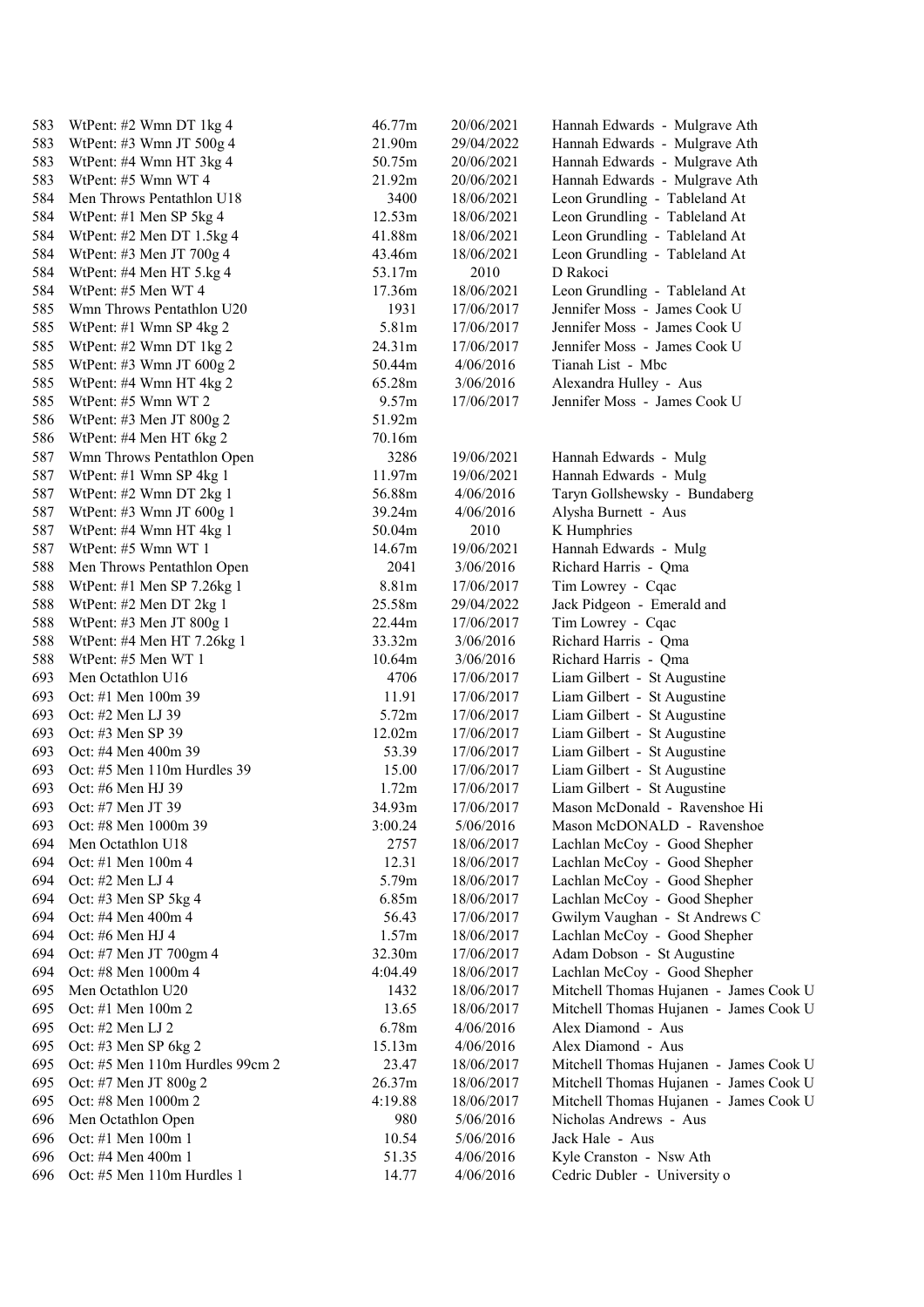| 696        | Oct: #7 Men JT $1$                             | 56.42m            | 4/06/2016  | Kyle Cranston - Nsw Ath                                     |
|------------|------------------------------------------------|-------------------|------------|-------------------------------------------------------------|
| 703        | Wmn Heptathlon U16                             | 3486              | 29/04/2022 | Elizabeth Horne - Peak Perform                              |
| 703        | Hept: #1 Wmn 90m Hurdles 76cm 39               | 14.56             | 17/06/2017 | Unity Beitzel - Mossman Stat                                |
| 703        | Hept: #2 Wmn HJ 39                             | 1.58m             | 17/06/2017 | Unity Beitzel - Mossman Stat                                |
| 703        | Hept: #3 Wmn SP 39                             | 9.18m             | 17/06/2017 | Unity Beitzel - Mossman Stat                                |
| 703        | Hept: #4 Wmn 200m 39                           | 26.88             | 29/04/2022 | Elizabeth Horne - Peak Perform                              |
| 703        | Hept: #5 Wmn LJ 39                             | 5.19m             | 29/04/2022 | Elizabeth Horne - Peak Perform                              |
| 703        | Hept: #6 Wmn JT 500gm 39                       | 21.91m            | 4/06/2016  | Keeley Coutts - Malanda Stat                                |
| 703        | Hept: #7 Wmn 800m 39                           | 2:31.50           | 4/06/2016  | Keeley Coutts - Malanda Stat                                |
| 704        | Wmn Heptathlon U18                             | 4799              | 17/06/2017 | Kajsa Souter - Townsville G                                 |
| 704        | Hept: #1 Wmn 100m Hurdles 76cm 4               | 14.41             | 17/06/2017 | Kajsa Souter - Townsville G                                 |
| 704        | Hept: #2 Wmn HJ 4                              | 1.70m             | 17/06/2017 | Kajsa Souter - Townsville G                                 |
| 704        | Hept: #3 Wmn SP 4                              | 11.16m            | 17/06/2017 | Kajsa Souter - Townsville G                                 |
| 704        | Hept: #4 Wmn 200m 4                            | 26.35             | 17/06/2017 | Kajsa Souter - Townsville G                                 |
| 704        | Hept: #5 Wmn LJ 4                              | 5.20m             | 17/06/2017 | Kajsa Souter - Townsville G                                 |
| 704        | Hept: #6 Wmn JT 500gm 4                        | 24.54m            | 17/06/2017 | Kajsa Souter - Townsville G                                 |
| 704        | Hept: #7 Wmn 800m 4                            | 2:22.18           | 4/06/2016  | Kajsa Souter - Tville Gramm                                 |
| 705        | Hept: #1 Wmn 100m Hurdles 84cm 2               | 20.92             | 5/06/2016  | Jaymee Milton - Proserpine S                                |
| 705        | Hept: #2 Wmn HJ 2                              | 1.50m             | 2005       | D Volling Geoghegan                                         |
| 705        | Hept: #3 Wmn SP 2                              | 11.48m            | 2012       | <b>B</b> Bortolanza                                         |
| 705        | Hept: $#5$ Wmn LJ 2                            | 6.02m             | 2011       | <b>B</b> Stratton - Aus                                     |
| 705        | Hept: #6 Wmn JT $600gm$ 2                      | 50.44m            | 4/06/2016  | Tianah List - Mbc                                           |
| 706        | Wmn Heptathlon Open                            | 5233              | 17/06/2017 | Tori West - Townsville N                                    |
| 706        | Hept: #1 Wmn 100m Hurdles 84cm 1               | 14.46             | 18/06/2021 | Tori West - Townsville N                                    |
| 706        | Hept: #2 Wmn HJ 1                              | 1.76m             | 17/06/2017 | Tori West - Townsville N                                    |
| 706        | Hept: #3 Wmn SP 1                              | 14.28m            | 18/06/2021 | Alysha Burnett - Independant                                |
| 706        | Hept: #4 Wmn 200m 1                            | 25.13             | 18/06/2021 | Tori West - Townsville N                                    |
| 706        | Hept: #5 Wmn LJ 1                              | 5.78m             | 18/06/2021 | Tori West - Townsville N                                    |
| 706        |                                                | 46.36m            | 17/06/2017 | Tori West - Townsville N                                    |
| 706        | Hept: #6 Wmn JT 600gm 1<br>Hept: #7 Wmn 800m 1 | 2:06.77           | 2011       | E Curnow - Aus                                              |
| 803        | Men Decathlon U18                              | 5664              | 2007       | L Hallett                                                   |
| 803        | Dec: #1 Men $100m 4$                           | 12.33             | 17/06/2017 |                                                             |
| 803        | Dec: #2 Men LJ 4                               | 5.66m             | 17/06/2017 | Gwilym Vaughan - St Andrews C<br>Adam Dobson - St Augustine |
| 803        | Dec: #3 Men SP 5kg 4                           | 10.15m            | 17/06/2017 | Adam Dobson - St Augustine                                  |
| 803        | Dec: #4 Men HJ 4                               | 1.74m             |            |                                                             |
|            | Dec: #5 Men 400m 4                             |                   | 17/06/2017 | Gwilym Vaughan - St Andrews C                               |
| 803<br>803 | Dec: #6 Men 110m Hurdles 91cm 4                | 56.43<br>16.31    | 17/06/2017 | Gwilym Vaughan - St Andrews C                               |
|            |                                                |                   | 17/06/2017 | Gwilym Vaughan - St Andrews C                               |
| 803<br>803 | Dec: #7 Men DT 4<br>Dec: #8 Men PV 4           | 28.99m<br>3.20m   | 17/06/2017 | Adam Dobson - St Augustine                                  |
|            |                                                | 32.30m            | 17/06/2017 | Gwilym Vaughan - St Andrews C                               |
| 803        | Dec: #9 Men JT 700gm 4                         | 5:35.46           | 17/06/2017 | Adam Dobson - St Augustine                                  |
| 803        | Dec: #10 Men 1500m 4                           |                   | 17/06/2017 | Adam Dobson - St Augustine                                  |
| 804        | Men Decathlon U20                              | 7536              | 18/06/2021 | Liam Gilbert - Cairns Athle                                 |
| 804        | Dec: #1 Men $100m 2$                           | 11.00             | 18/06/2021 | Liam Gilbert - Cairns Athle                                 |
| 804        | Dec: #2 Men LJ 2                               | 6.95m             | 18/06/2021 | Liam Gilbert - Cairns Athle                                 |
| 804        | Dec: #3 Men SP 6kg 2                           | 15.13m            | 4/06/2016  | Alex Diamond - Aus                                          |
| 804        | Dec: #4 Men HJ 2                               | 1.93m             | 4/06/2016  | Alex Diamond - Aus                                          |
| 804        | Dec: #5 Men 400m 2                             | 51.22             | 18/06/2021 | Liam Gilbert - Cairns Athle                                 |
| 804        | Dec: #7 Men DT 1.75kg 2                        | 47.06m            | 4/06/2016  | Alex Diamond - Aus                                          |
| 804        | Dec: #8 Men PV 2                               | 4.30m             | 18/06/2021 | Liam Gilbert - Cairns Athle                                 |
| 804        | Dec: #9 Men JT 800gm 2                         | 45.05m            | 18/06/2021 | Liam Gilbert - Cairns Athle                                 |
| 804        | Dec: #10 Men 1500m 2                           | 4:32.65           | 18/06/2021 | Liam Gilbert - Cairns Athle                                 |
| 805        | Dec: #1 Men 100m 1                             | 11.07             | 18/06/2021 | Alec Diamond - Independant                                  |
| 805        | Dec: #2 Men LJ 1                               | 7.74m             | 18/06/2021 | Alec Diamond - Independant                                  |
| 805        | Dec: #3 Men SP 7.26kg 1                        | 14.69m            | 18/06/2021 | Daniel Golubovic - Qeii                                     |
| 805        | Dec: #4 Men HJ 1                               | 2.01 <sub>m</sub> | 18/06/2021 | Alec Diamond - Independant                                  |
| 805        | Dec: #5 Men 400m 1                             | 49.44             | 18/06/2021 | Alec Diamond - Independant                                  |
| 805        | Dec: #7 Men DT 2kg 1                           | 51.26m            | 18/06/2021 | Daniel Golubovic - Qeii                                     |
| 805        | Dec: #8 Men PV 1                               | 4.90m             | 18/06/2021 | Daniel Golubovic - Qeii                                     |